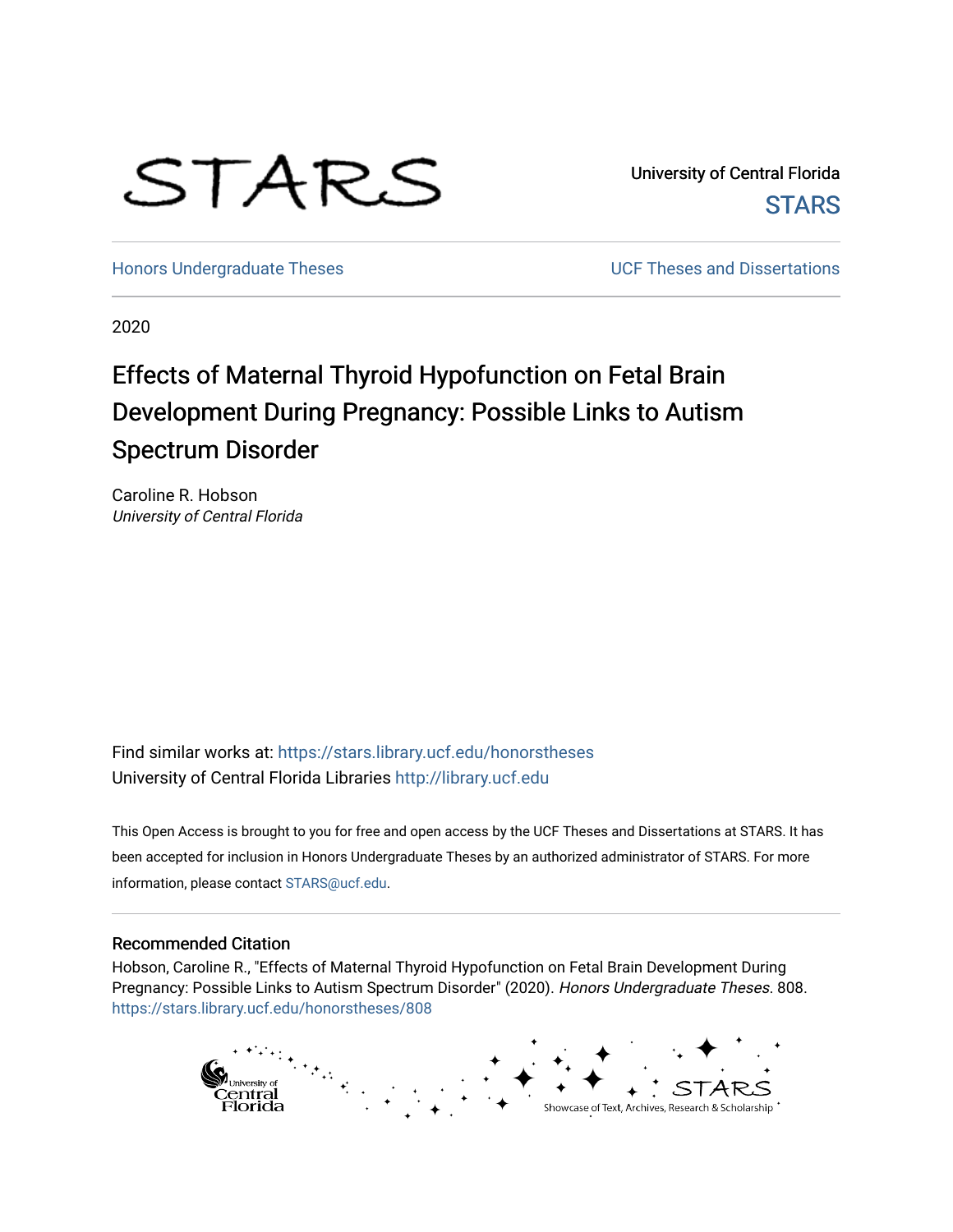# EFFECTS OF MATERNAL THYROID HYPOFUNCTION ON FETAL BRAIN DEVELOPMENT DURING PREGNANCY: POSSIBLE LINKS TO AUTISM SPECTRUM DISORDER

by

### CAROLINE R. HOBSON

A thesis submitted in partial fulfillment of the requirements for the Honors in the Major Program in Biomedical Sciences in the College of Medicine and in The Burnett Honors College at the University of Central Florida Orlando, Florida

Summer Term, 2020

Thesis Chair: Raheleh Ahangari, M.D.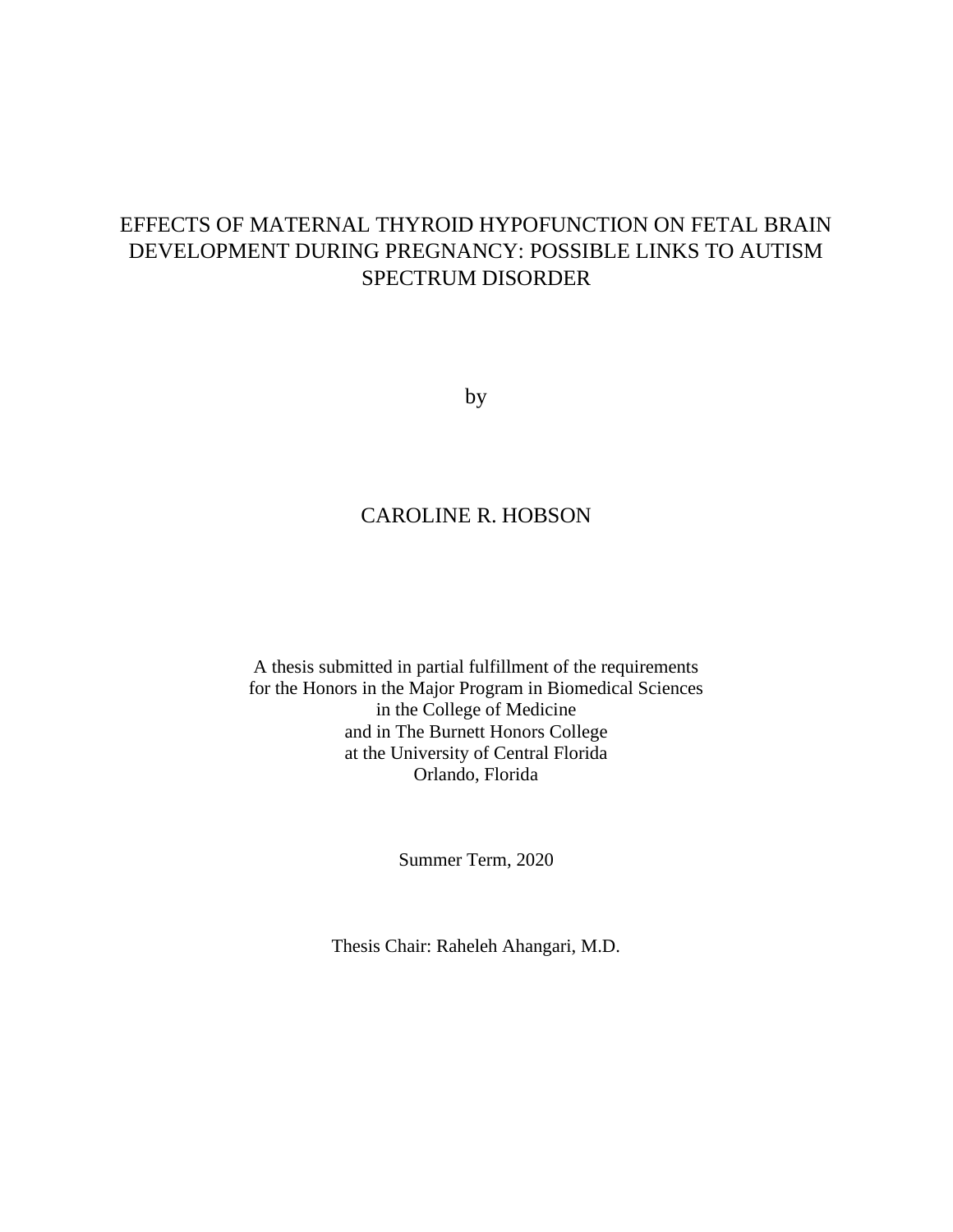### **ABSTRACT**

Thyroid hormone regulates essential processes in brain development such as neural cell migration, differentiation, signaling, and myelination, particularly during the early stages of gestation. During this time, fetal thyroid hormone accessibility depends on the placental transfer of thyroid hormones. Deficiency of thyroid hormone during fetal and postnatal periods may lead to permanent mental retardation and neurological deficits. Clinical studies have been conducted demonstrating links between maternal hypothyroidism and numerous neurodevelopmental disorders such as Autism Spectrum Disorder (ASD), Attention Deficit Hyperactivity Disorder, lower IQ, behavioral disorders, and psychiatric disorders. To investigate the effects of thyroid hormone actions on perinatal brain development potentially present in ASD, a literature review was conducted using PubMed, UCF EBSCOhost, and Google Scholar to obtain relevant papers for analysis. Across the board, abnormal maternal thyroid function, especially suboptimal maternal free thyroxine hormone, was associated with increased risk for neurological disorders, including ASD. The implications of this study emphasize the importance of managing maternal hypothyroidism during pregnancy to possibly reduce the incidence of neurodevelopmental disorders such as ASD.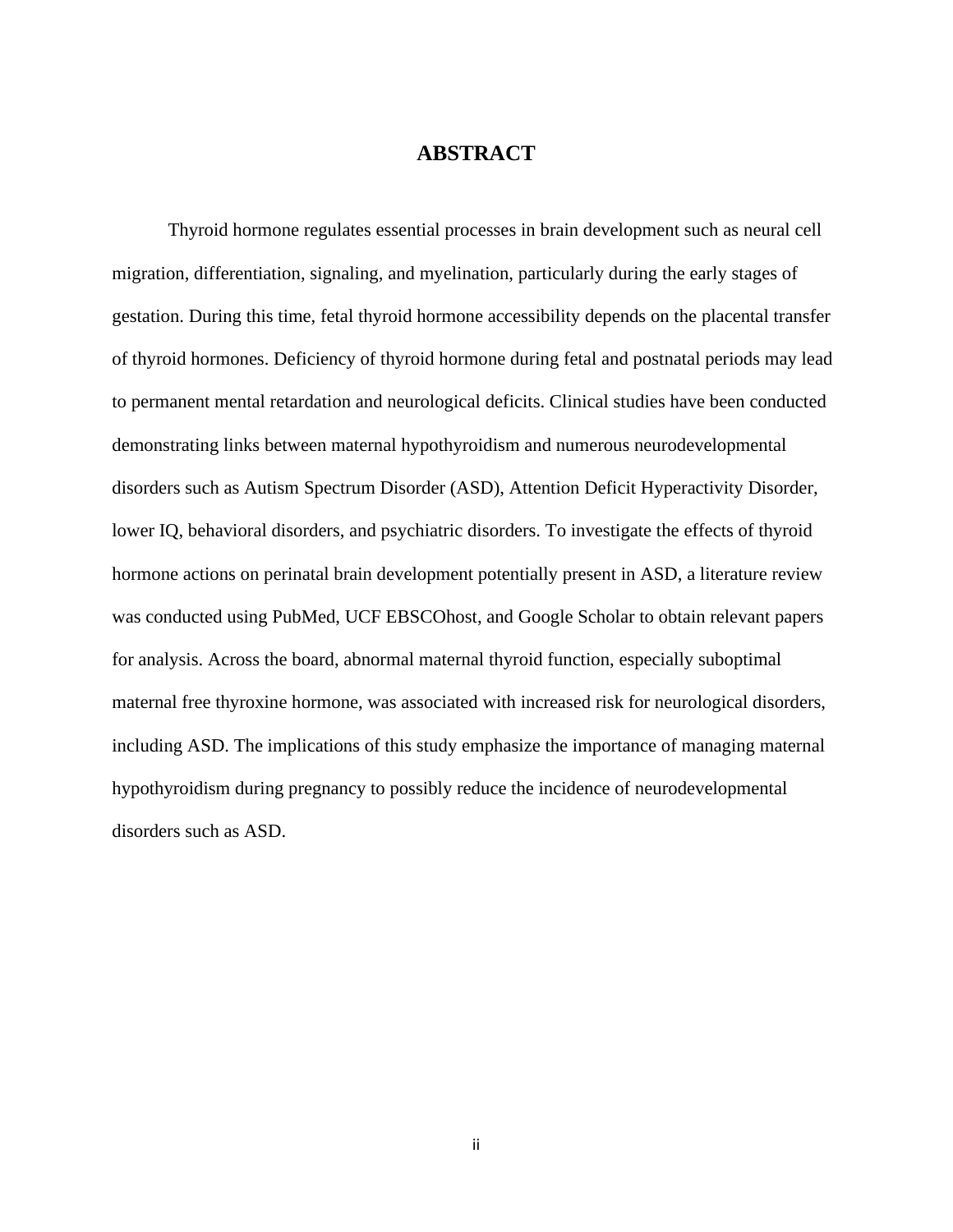# **DEDICATION**

For my brother, who drives my intellectual curiosity and sparks compassion in me every day.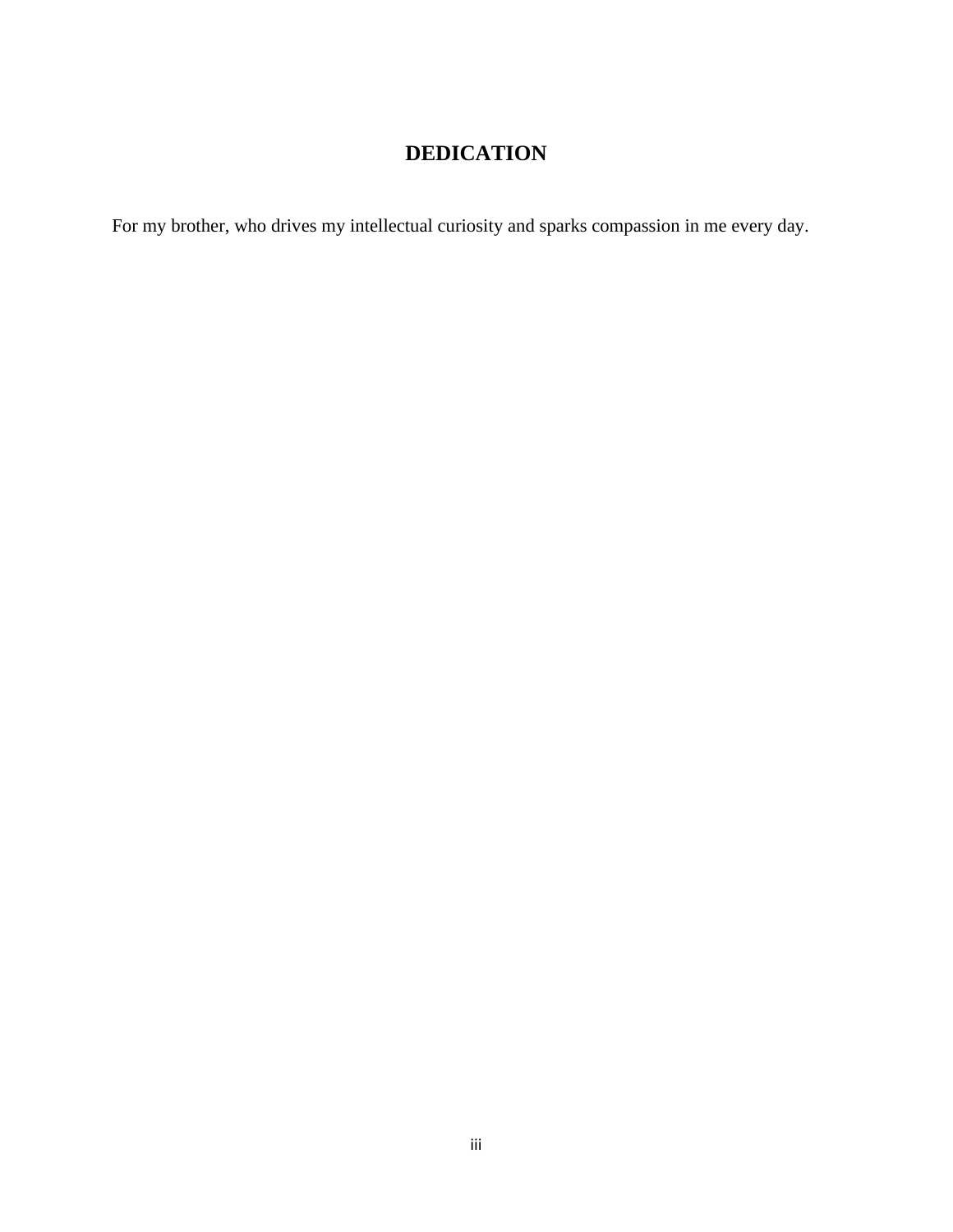# **ACKNOWLEDGEMENTS**

I would like to thank my thesis chair, Dr. Ahangari, for her guidance and support throughout this process as well as my committee members, Dr. Bradshaw and Dr. Daly, for lending their expertise and suggestions. Together, we traversed most of the thesis process during the COVID-19 pandemic.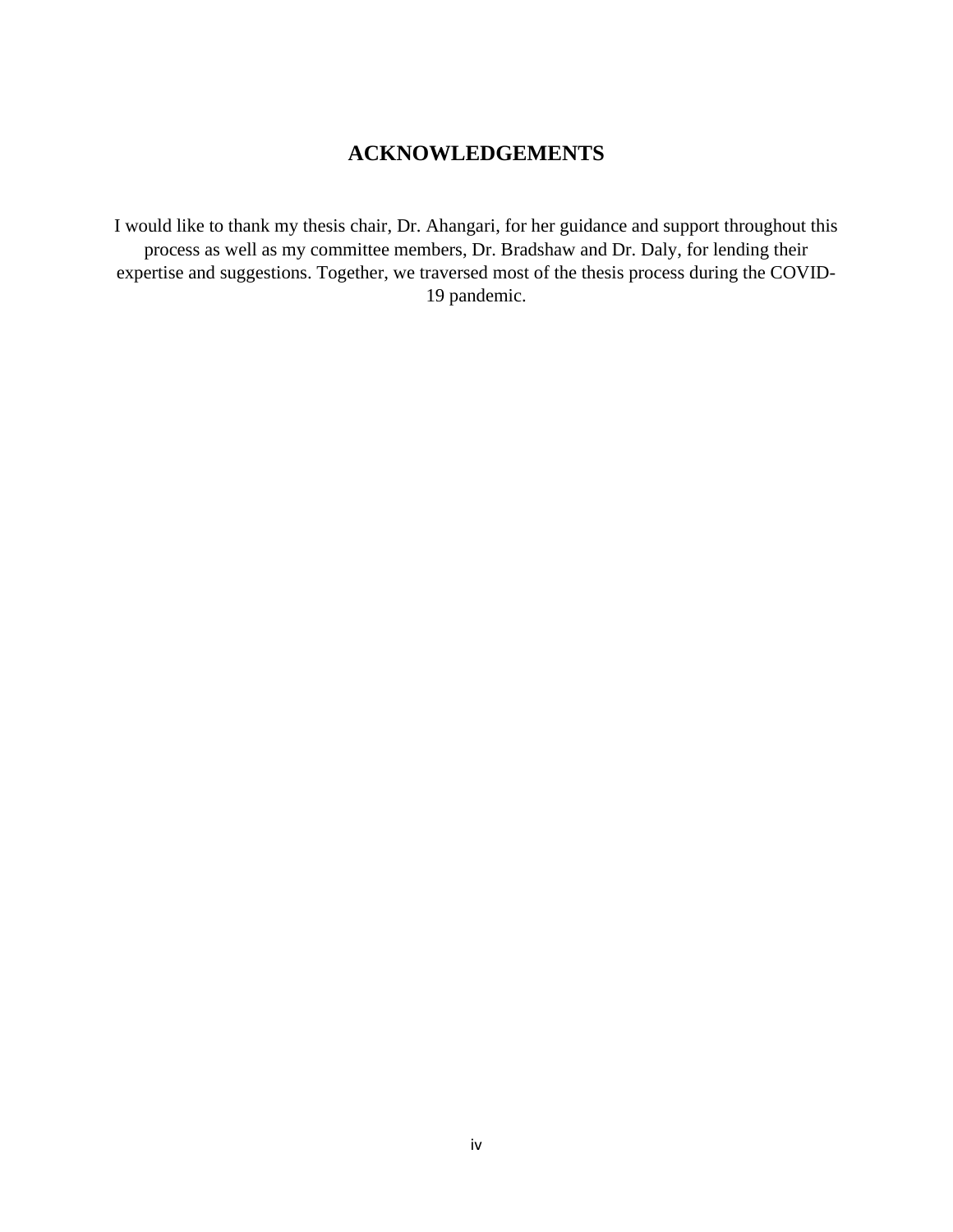# **TABLE OF CONTENTS**

| Clinical Interventions for Maternal Thyroid Hypofunction and Fetal Outcomes11 |
|-------------------------------------------------------------------------------|
|                                                                               |
|                                                                               |
|                                                                               |
|                                                                               |
|                                                                               |
|                                                                               |
|                                                                               |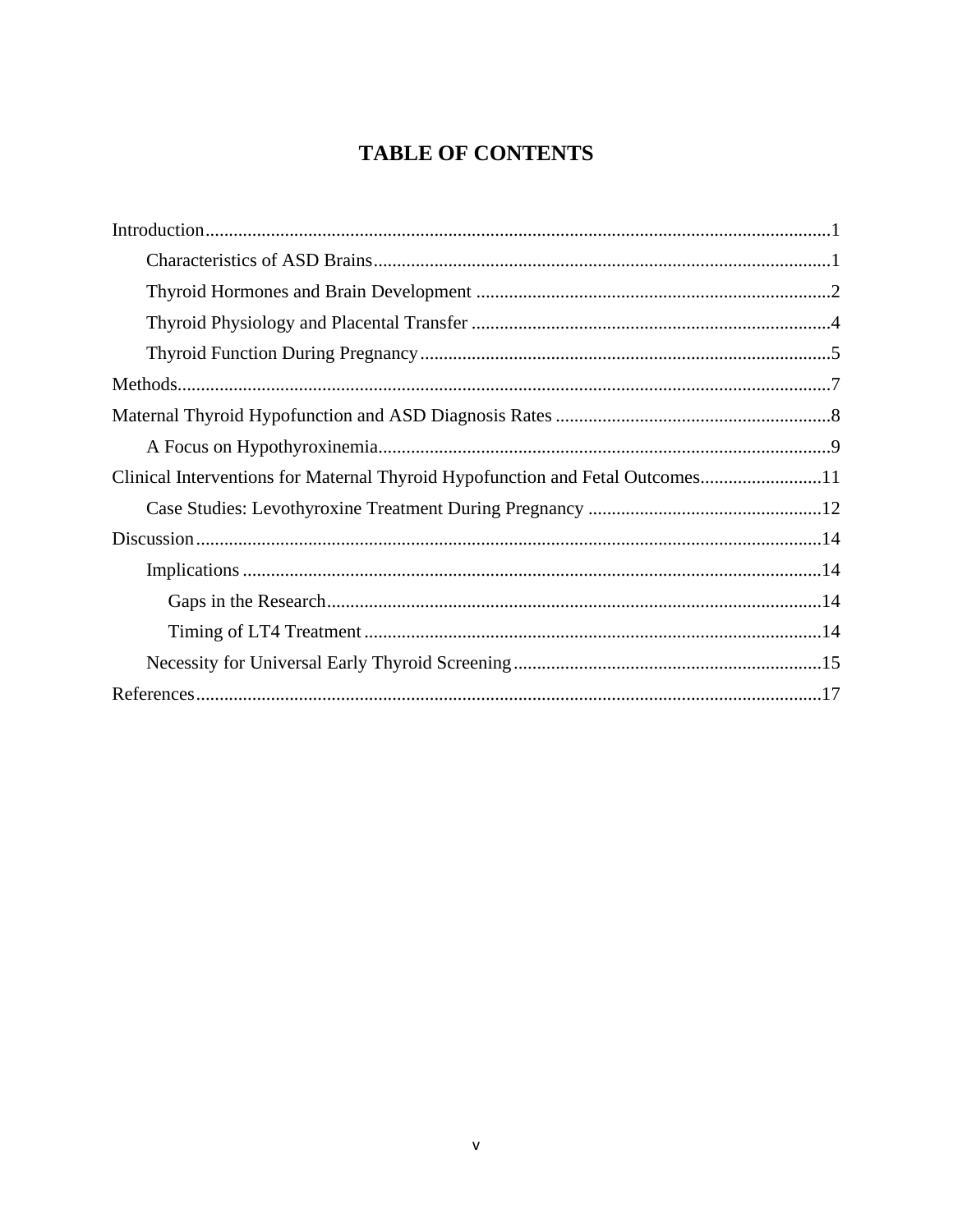### **INTRODUCTION**

Autism Spectrum Disorder (ASD) is characterized by the Center for Disease Control and Prevention (CDC) as a developmental disability resulting in varying levels of social, communicative, and behavioral disorders (1). The prevalence of ASD has skyrocketed in recent years, with estimates currently lying around 1 in 54 children affected with a ratio of approximately 4:1 boys to girls (1). Signs and symptoms can include avoiding eye contact, not looking at objects when someone points to them, repeating actions, appearing unaware when being spoken to, and failing to show interest (1, 2). Diagnosis of ASD can occur as young as 18 months of age and with great reliability after two years of age (1). Current diagnostic criteria from the DSM-V focus on deficits in social interaction, nonverbal communicative patterns, and development and understanding of relationships (3).

### **Characteristics of ASD Brains**

While the etiology of ASD remains unknown, numerous studies have highlighted deviations in neuroanatomical structures pointing towards a developmental pathology. One study of 277 ASD patient brains exhibiting deviation from neurotypical brains identified six areas of the brain with converging information in magnetic resonance images (MRI) including the lateral occipital lobe, the pericentral region, the medial temporal lobe, the basal ganglia, and proximate to the right parietal operculum (4). Multiple studies concur on the presence of abnormal connectivity present in ASD brains as well as alterations in grey and white matter (5, 6). Areas associated with social communication and repetitive behaviors such as the superior temporal gyrus and cingulate cortex have shown dysfunctional activation in functional MRI studies (5).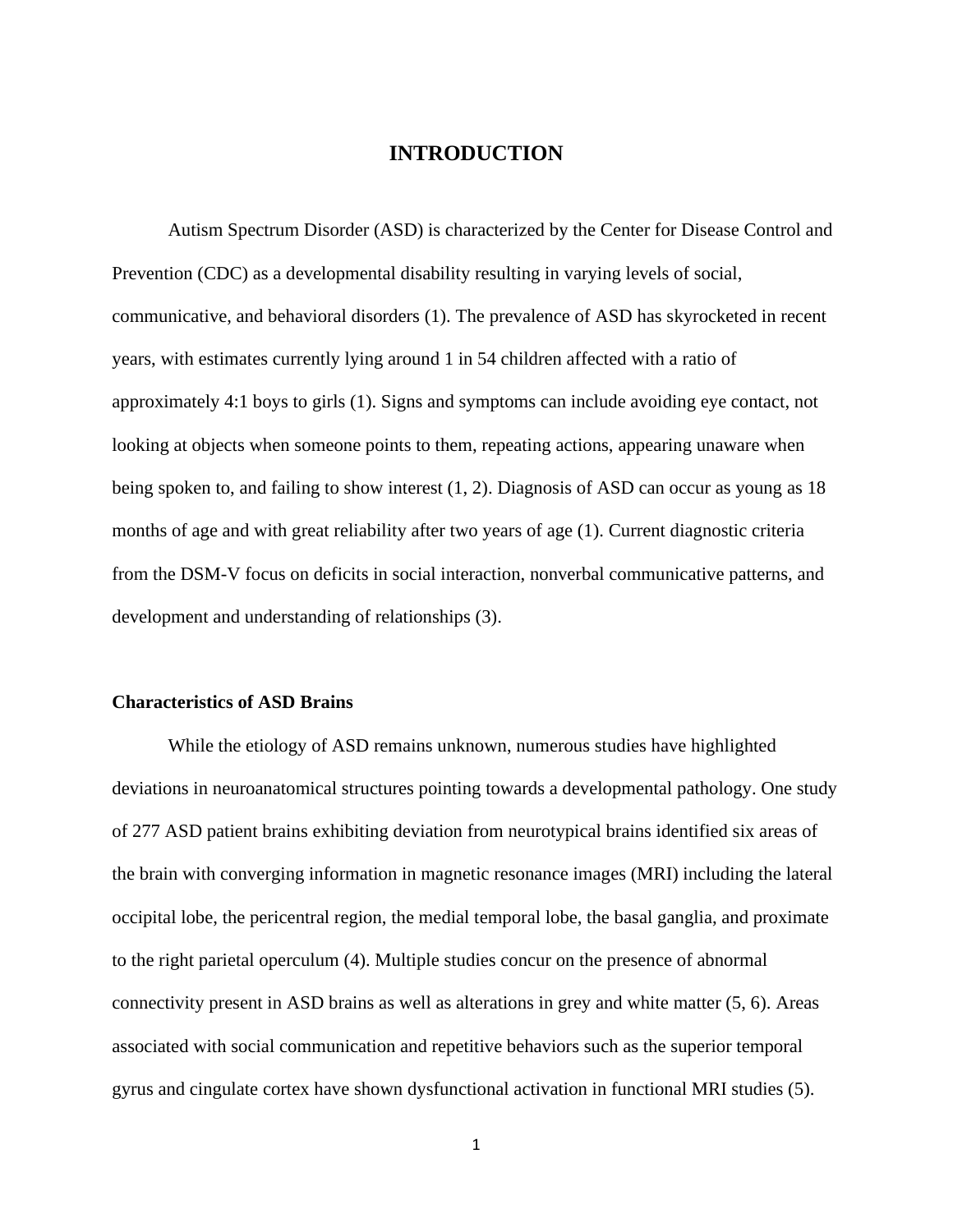Potential early markers for ASD were suggested in a study analyzing the presymptomatic period of approximately zero to two years of age, including cortical surface area growth, increased volume of extra-axial cerebrospinal fluid, and abnormal white matter connectivity in the genu of the corpus callosum (6). This study also identifies regions of the brain prominently associated with the pathology of ASD, consistent with clinical presentation. These include the cerebellum, which functions in higher cognitive processes and language, the amygdala, which plays a role in emotional processing, and the frontal cortex that regulates numerous cognitive processes and executive brain functions such as planning, social behavior, and communication (6). Multiple studies confer that brain imaging within the first year of life could potentially lead to the prediction of ASD before visible diagnostic symptoms arise (7).

### **Thyroid Hormones and Brain Development**

Fetal brain development during gestation is heavily influenced by thyroid hormones responsible for crucial functions such as neural cell migration, differentiation, and synaptogenesis (8). Before midgestation, the mother is the only source of thyroxine (T4); therefore, adequate concentrations of maternal serum T4 for placental transfer to the fetus is essential for typical neurodevelopment (9). Maternal thyroid dysfunction is strongly associated with poor outcomes for mother and child, such as pre-eclampsia, spontaneous abortion, premature birth, low birth weight, neurological cretinism, and other neurological deficits in the child (10, 11).

Given the implications of maternal thyroid hormone levels on fetal brain development, dysfunction of the maternal thyroid could point to the emerging etiopathological identification of impacted neurodevelopmental structures in ASD. The goal of this research is to conduct a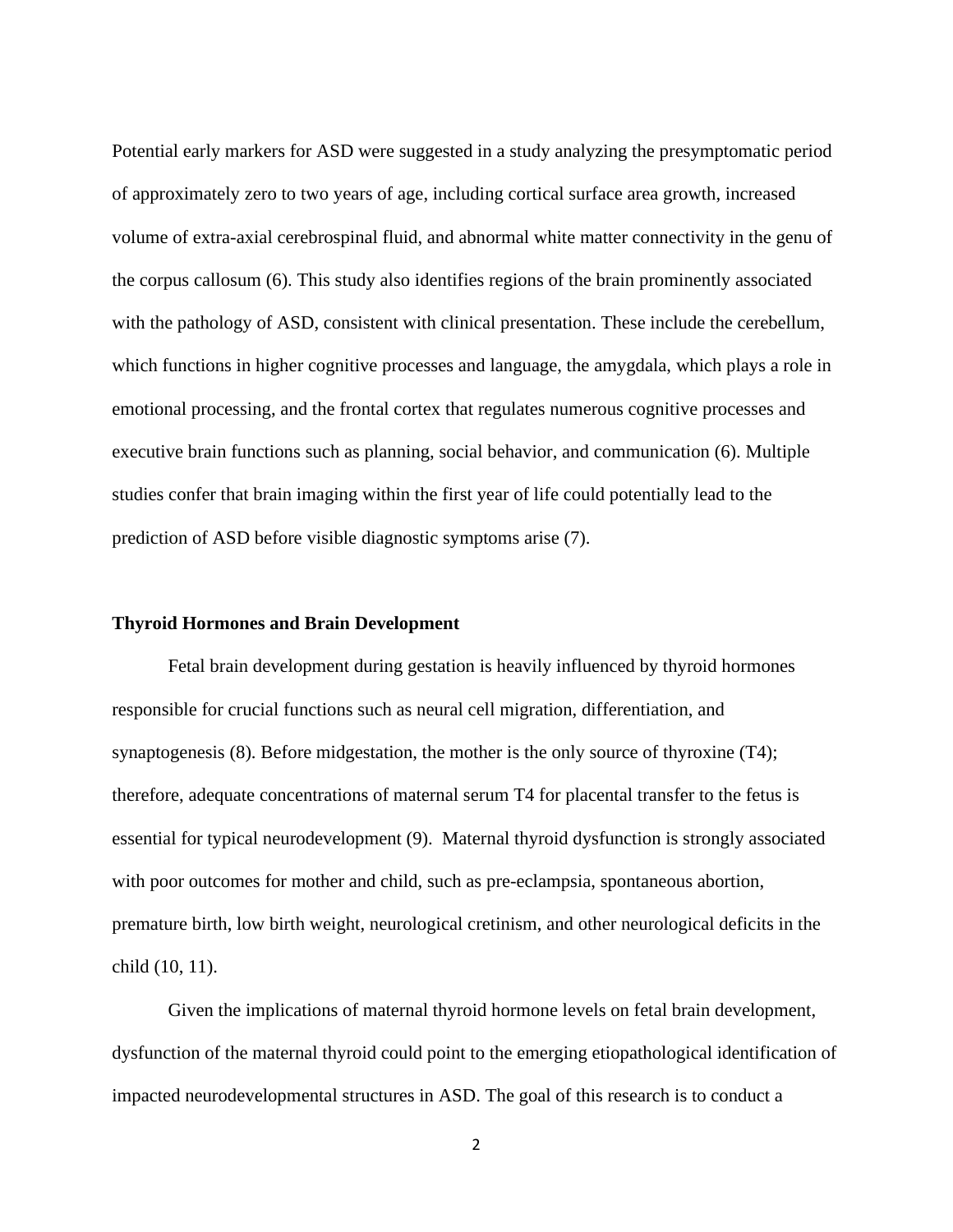literature review on the association of maternal thyroid dysfunction with adverse neurological outcomes in the fetus that is potentially linked to ASD diagnosis as well as impacts of treating maternal thyroid disorders to reduce the risk of ASD.

Thyroid hormones thyroxine (T4) and 3,5,3'-triiodothyronine (T3) are crucial for the development of many fetal structures, especially the central nervous system (8, 12). Upon entering the brain, thyroid hormones act upon class II nuclear receptors to control the expression of specific genes. These receptors act as a corepressor when there is no binding of the hormone, but upon particular hormone binding, transcription is stimulated (12). In the brain, T3 binding to thyroid nuclear receptor isoforms stimulates transcription of genes influencing processes, including myelination, cell differentiation, signaling, and migration (8, 13). The specific genes that thyroid hormone bind to include integrin  $\alpha_{\nu}\beta_3$  membrane receptor that stimulates neocortex expansion, the *Reln* gene that influences neuronal migration in the cerebral cortex, and the *Shh*  gene that controls granular cell proliferation (14). Any conflict in these processes can lead to deficits in neuroontogenesis of various brain structures. For example, a study found that mutation of thyroid hormone receptor beta isoform leads to impairment in development of the cerebellum due to lack of granular cell proliferation and migration in the external granular layer (15). A plethora of evidence of similar detrimental effects to other neuroanatomical structures and functions as a result of varying levels of maternal thyroid hypofunction has been demonstrated including the rate of neurogenesis (16), neocortical neuronal migration (17), cortical morphology (18), spatial learning and synaptic nature (19), and hippocampus and memory (20). Furthermore, studies have pinpointed the timing of specific impairments to correspond to the period of thyroid hormone inadequacy during gestation (13, 21).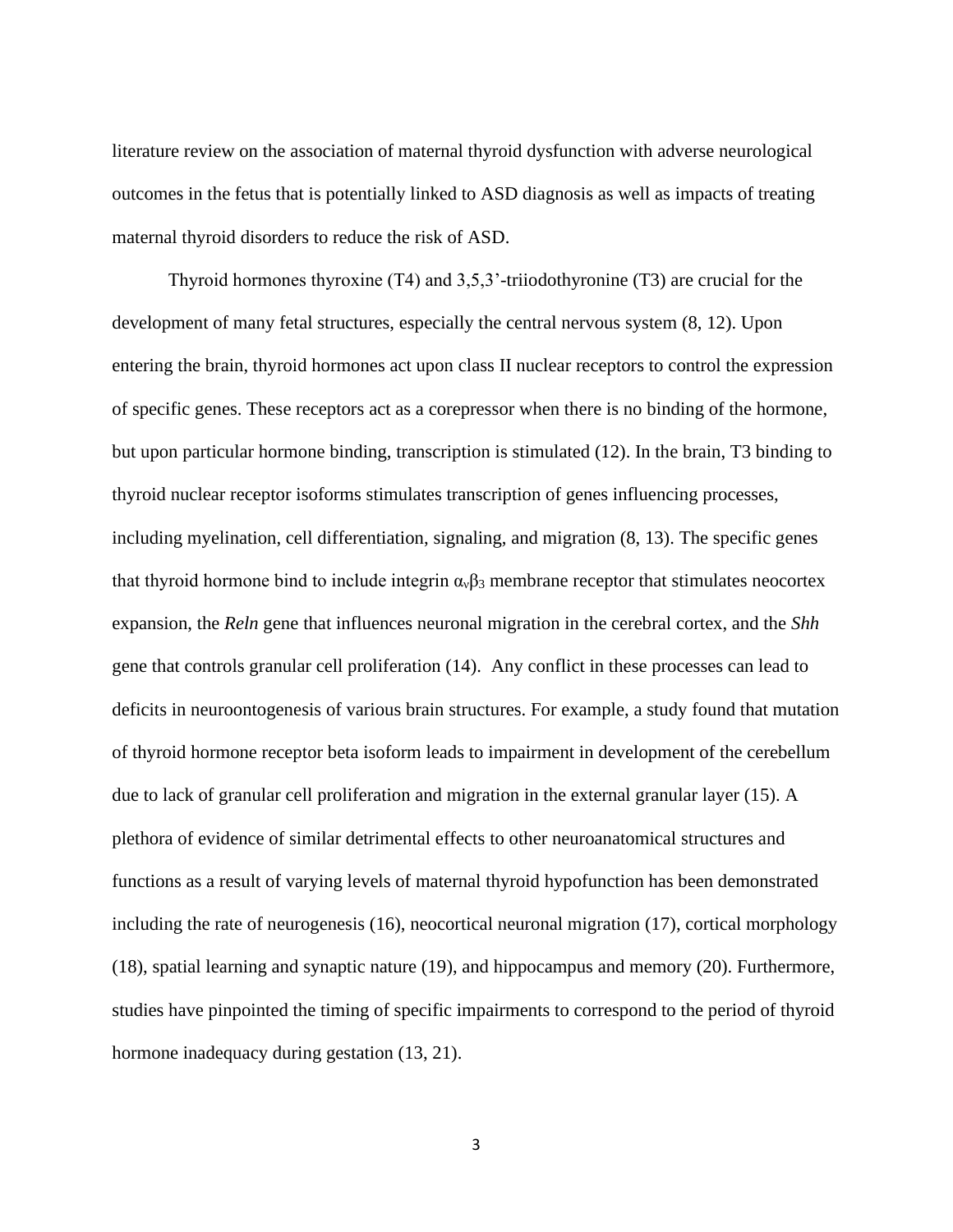#### **Thyroid Physiology and Placental Transfer**

Thyroid physiology is regulated by the hypothalamic-pituitary axis. Thyroid-releasing hormone (TRH) is secreted by neurons in the hypothalamus and stimulates production of thyroid stimulating hormone (TSH) in the anterior pituitary by activating thyrotroph cells (22). TSH stimulates follicular cells of the thyroid to synthesize and release T3 and T4. T3 is the active form of the thyroid hormone but is secreted in lower quantity (20%) compared to T4 (80%) (22). Most T3 production results from conversion of T4 to T3 by deiodinases. In peripheral tissues like the liver and kidneys, T3 is converted to T4 by type 1 deiodinase while in the brain this conversion occurs via type 2 deiodinase produced by glial cells (23). Both T3 and T4 in high levels can cause negative feedback on the anterior pituitary release of TSH, ultimately decreasing stimulation of T3 and T4 production (22).

The fetus receives thyroid hormone after maternal T3 and T4 cross the placental barrier during the first trimester. Research suggests that the blood-brain-barrier (BBB) is not permeable to the T3 form of thyroid hormone; therefore, the source of T3 in the fetal brain is the conversion of T4 to T3 after T4 crosses the BBB (12). Administering T4 maintains adequate physiological levels of T3 in the brain (12).

Specific transporter proteins are required for thyroid hormones to cross plasma membranes. Thyroxine-binding globulin (TBG), transthyretin (TTR), and albumin (HSA) are the main serum proteins that bind thyroid hormone for transport (24). Transporter proteins for placental transfer of thyroid hormones remain up for debate. TTR is synthesized and secreted by placental trophoblast cells and could play a role in transport of T3 and T4 to fetus (25). Organic anion-transporting polypeptide, L-type amino acid, and monocarboxylate transporter are other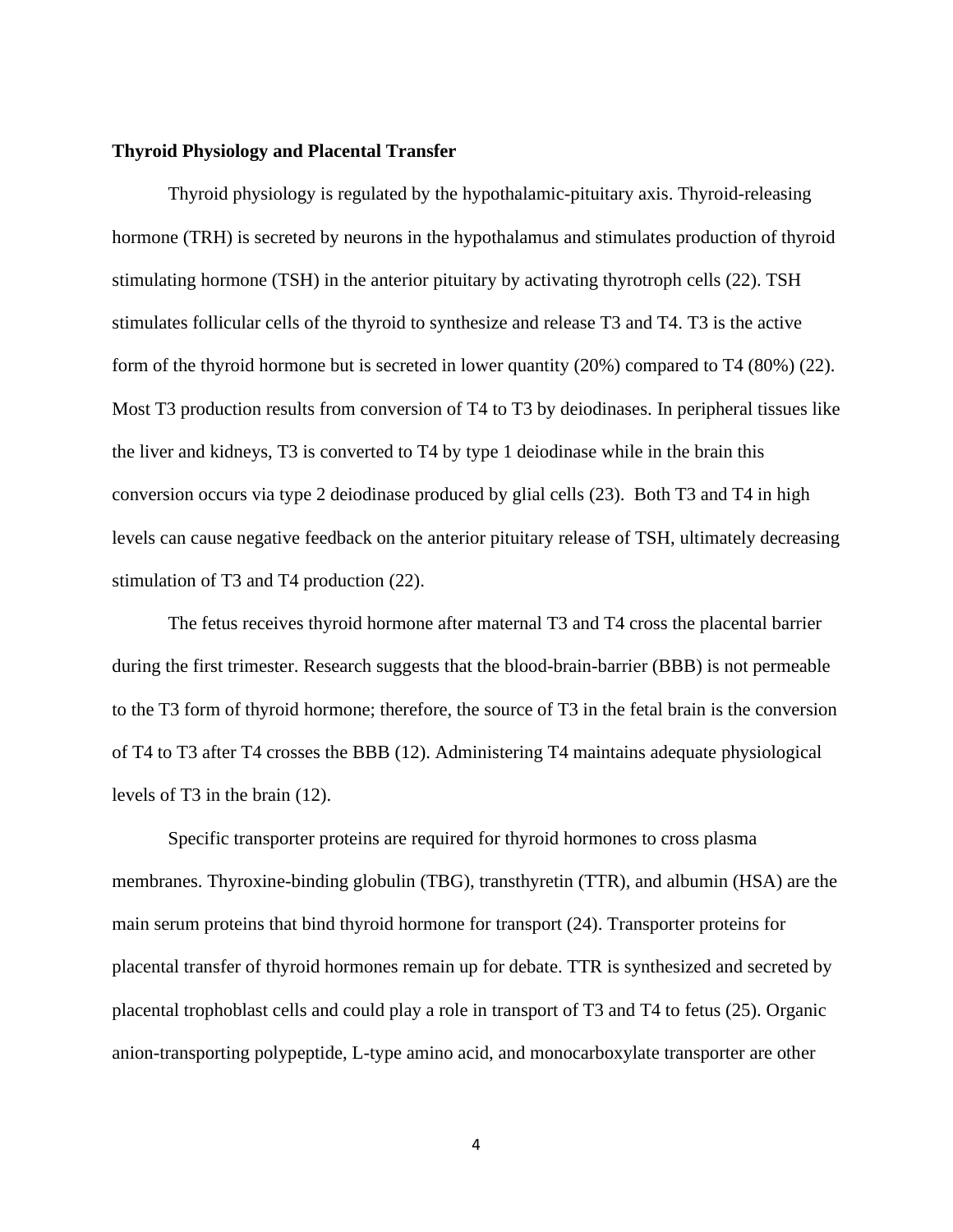proteins identified that bind thyroid hormone for transport and are active in multiple cell types within the placenta  $(26)$ .

#### **Thyroid Function During Pregnancy**

When a woman becomes pregnant, there is a notable change in her thyroid physiology to ensure adequate thyroid hormone for herself and the fetus. This change is crucial since the fetal thyroid does not develop enough to produce thyroid hormone until approximately the  $20<sup>th</sup>$  week of gestation (10, 27). In a typical pregnancy, serum free T4 levels increase during the first and second trimesters through a mechanism of increased thyroid hormone binding globulin production in the liver due to higher estrogen levels, which increases synthesis of T3 and T4 (27). Serum human chorionic gonadotropin (hCG) glycoprotein is produced primarily in the first trimester of pregnancy by the placenta. It acts as a weak agonist to TSH, further increasing T3 and T4 synthesis while simultaneously suppressing TSH level (27).

Thyroid dysfunction is relatively common in pregnancy with an estimated prevalence of 2-4% (11). Some risk factors for thyroid dysfunction include age greater than 30 years, type I diabetes or other autoimmune disorder, multiple prior pregnancies, family history of thyroid disease, and morbid obesity (28). It is important to identify the different classifications of thyroid hypofunction in the context of this research. Overt hypothyroidism is characterized by low free T4 and high TSH concentrations with a prevalence estimated to be between 0.2-1.0% (29). Subclinical hypothyroidism has presence of standard free T4 with elevated TSH levels and represents the most common type of thyroid dysfunction in pregnancy with estimates between 1.5-4.0% (30). Hypothyroxinemia is an isolated condition in pregnancy in which free T4 is below the 2.5th percentile with a normal TSH concentration (31). Differentiating these three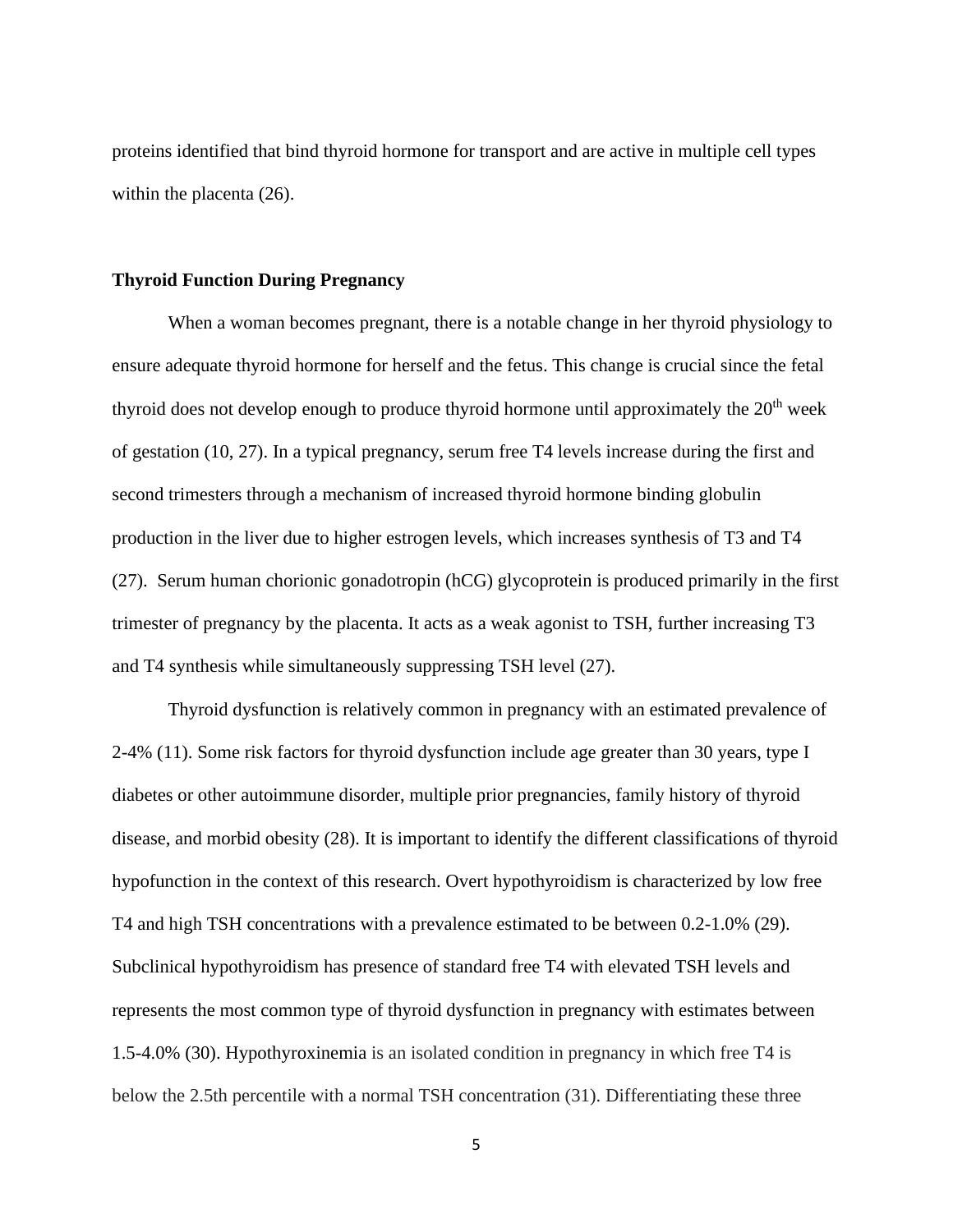classifications of thyroid hypofunction is essential when analyzing the effectiveness of diagnostic techniques and possible medication suggestions.

Considering the importance of thyroid hormone levels for fetal nervous system development discussed as well as the high prevalence of maternal thyroid hypofunction, the goal of this research is to analyze the literature available to evaluate the potential benefits of universal early maternal thyroid screening. This idea paired with subsequent medical intervention to standardize maternal thyroid levels could possibly reduce the risk of adverse fetal outcomes such as ASD.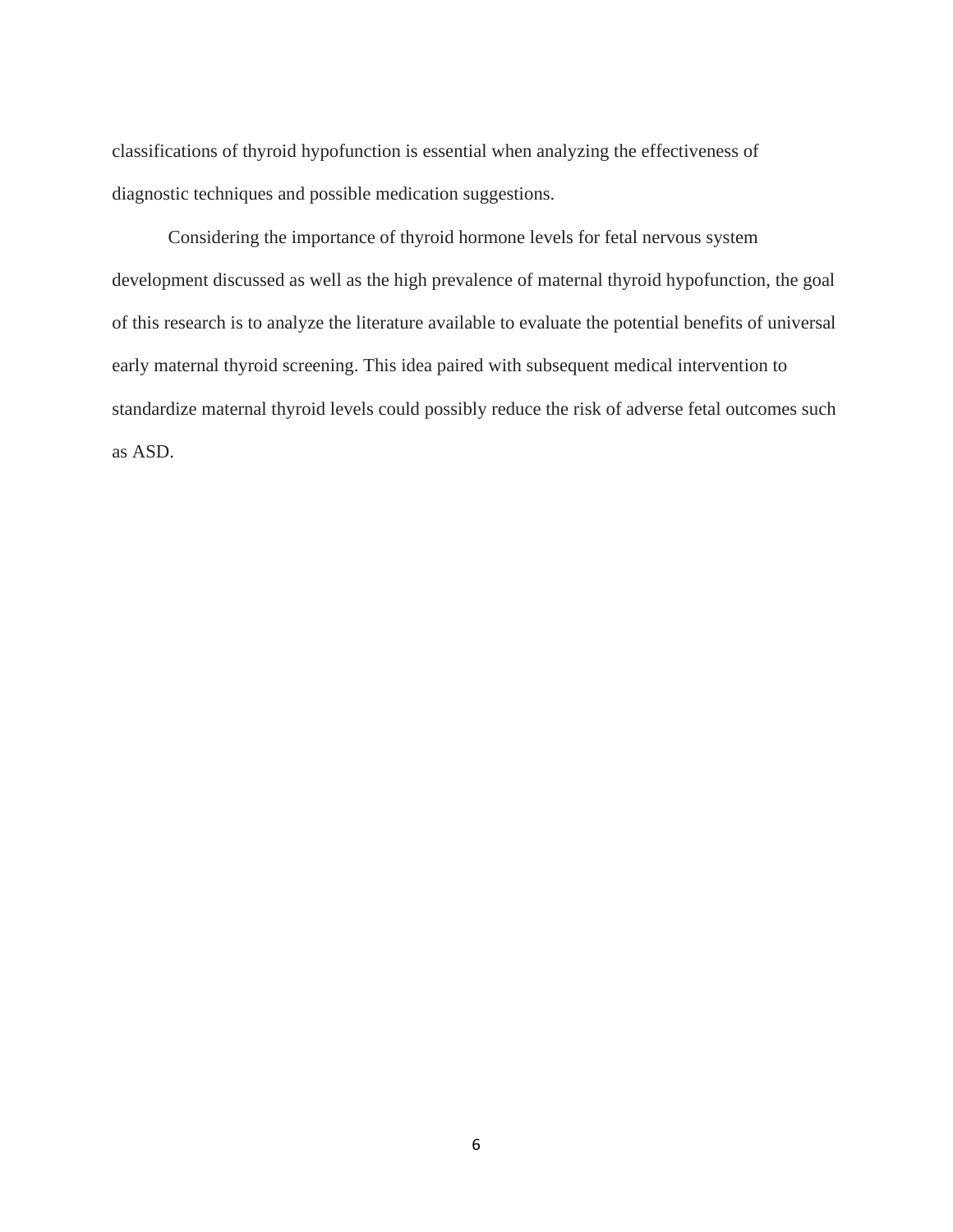### **METHODS**

- To investigate effects of thyroid hormone actions on perinatal brain development potentially present in ASD, a literature review was conducted using PubMed, UCF EBSCOhost, and Google Scholar.
- These databases were searched for articles pertaining to thyroid function on brain development in ASD pregnancy by inputting keywords such as: Autism, thyroid function, pregnancy, maternal, hypothyroidism, hypothyroxinemia, brain development, levothyroxine.
- Articles containing selected key words were analyzed and selected based on relevance.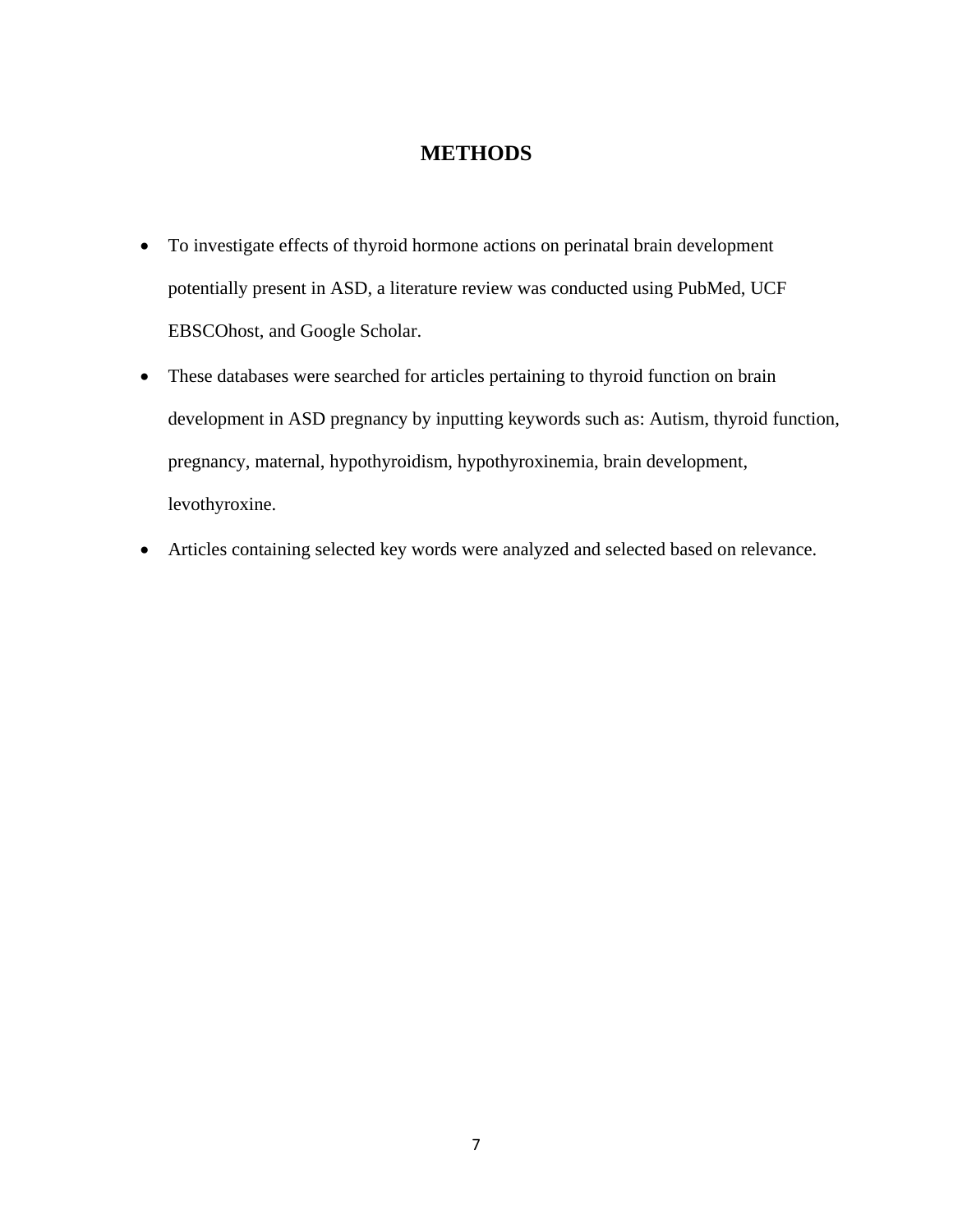### **MATERNAL THYROID HYPOFUNCTION AND ASD DIAGNOSIS RATES**

Numerous case-cohort studies have been conducted analyzing maternal thyroid hypofunctions of varying severity and subsequent diagnoses of neurological disorders in the child, especially involving ASD.

Levie et al. conducted a meta-analysis to assess impacts of low maternal free T4 levels during early pregnancy (less than 18 weeks) on IQ and autistic traits. They concluded that low maternal free T4 was associated with lower verbal and nonverbal IQ across all cohorts, hypothyroxinemia has a possible association with autistic traits, and confirmed the reliability of free T4 as an indicator of the fetal thyroid state (32).

A case-cohort study assessed free T4 and thyrotropin level at week 9 of pregnancy and subsequent diagnoses of neurodevelopmental disorders including seizures, ASD, and ADHD in the children. Abnormal maternal thyroid function was most prevalent in the ASD cases compared to the other disorders. Maternal overt hypothyroidism presented the most risk factors for ASD (33). This research group produced a follow-up study that reassessed the neuropsychological performance of the children at age five years and reaffirmed that maternal thyroid dysfunction caused deficits in neurological development. Additionally, after performing intelligence and function tests, the researchers were able to draw further conclusions that maternal overt hypothyroidism had a greater effect on intelligence in the child while maternal hypothyroxinemia mainly affected motor and executive functions as well as behavior problems (34).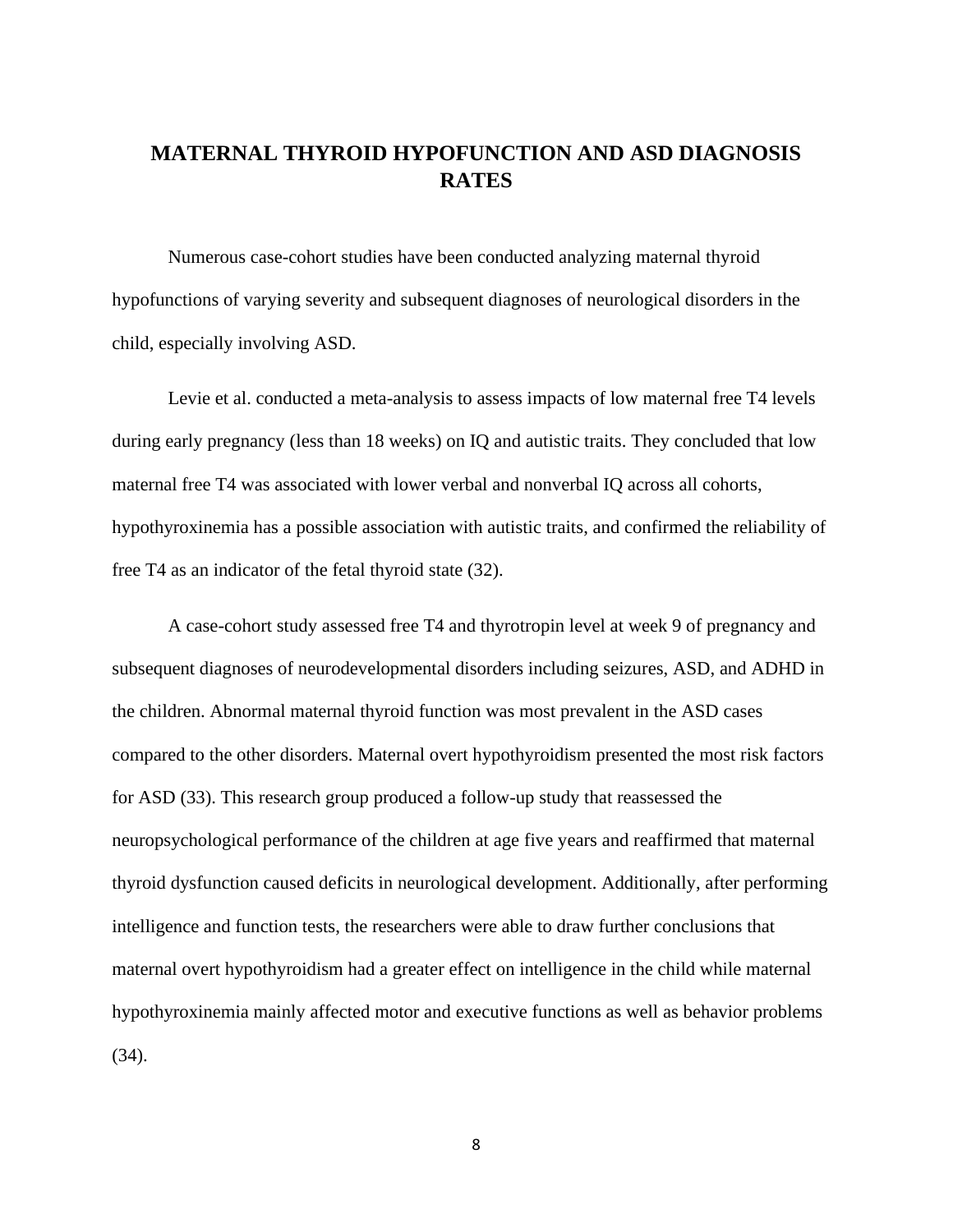A retrospective cohort study showed that women diagnosed with hypothyroidism both before and during pregnancy had children with higher rates of ASD diagnosis. The association was seen in ASD diagnosis in both boy and girl children (35). Fetene et al. conducted a systematic review regarding maternal thyroid dysfunction and neurological disorders in the child and concluded that particularly maternal overt hypothyroidism displayed the highest rates of behavior and psychiatric disorders including ASD (36).

### **A Focus on Hypothyroxinemia**

Another case-cohort study found an association between women with severe hypothyroxinemia (free  $T4 < 5<sup>th</sup>$  percentile and normal TSH) and a four-fold increased risk of having a child with probable ASD based on a Pervasive Developmental Problem subscale (37). Thompson et al. conducted a large scale meta-analysis of 39 studies showing association of maternal hypothyroxinemia and subclinical hypothyroidism with intellectual disabilities and neurodevelopmental disorders in children (38).

A 3-year follow-up study after collection of maternal free T4 levels at 12 weeks of gestation demonstrated that maternal hypothyroxinemia leads to a higher rate of deficits in mental and motor function in children. This study also showed that an increase to standard levels of free T4 in women with hypothyroxinemia in weeks 24-32 of gestation did not have better fetal outcomes (39). This data reflects the crucial function of thyroid hormone in early gestation for fetal brain development before the fetus is able to synthesize T3 and T4 independently. Similarly, Kooistra et al. assessed neurobehavioral function of infants born to mothers with maternal hypothyroxinemia at 12 weeks gestation. Neonates of women with low free T4 levels in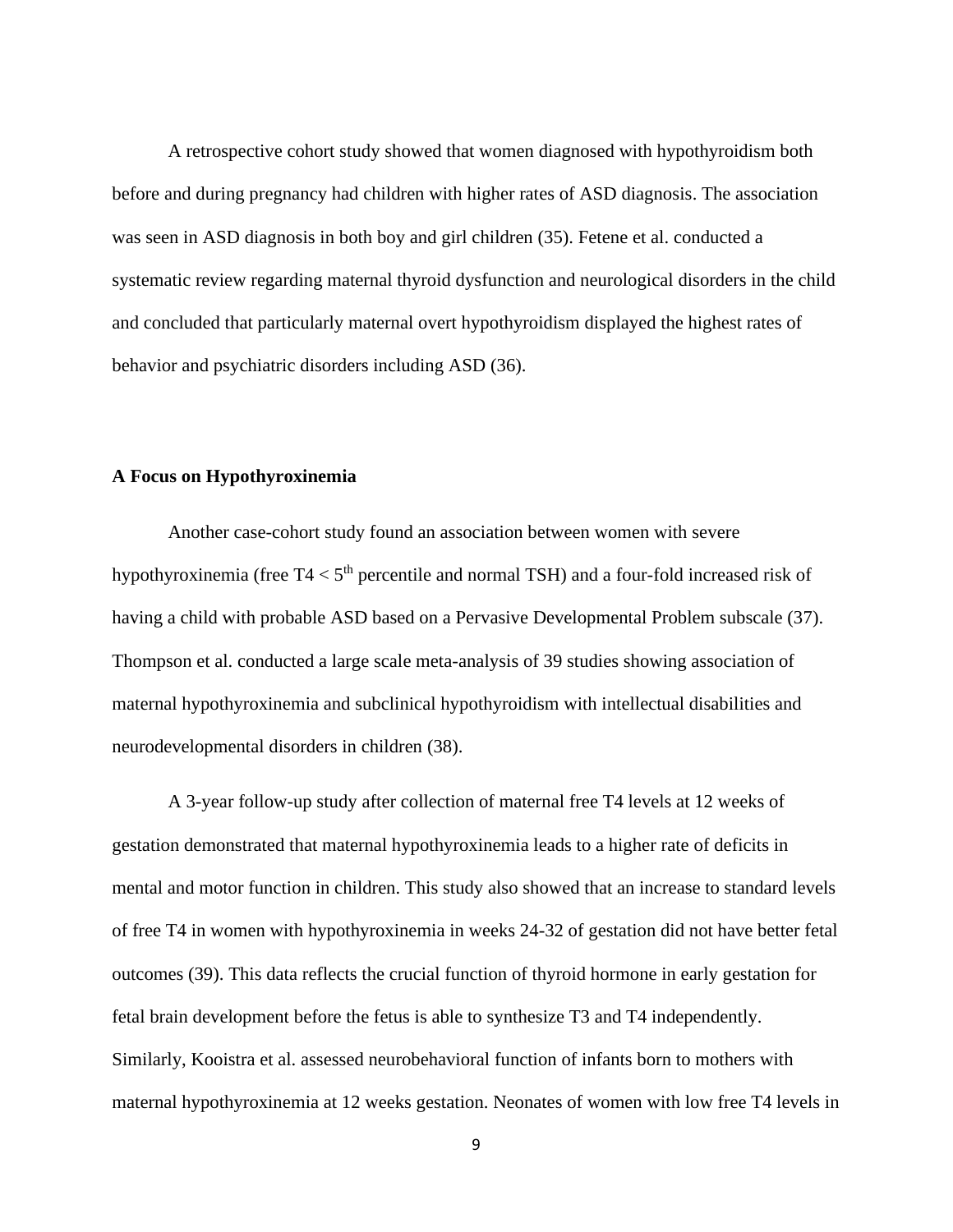early pregnancy scored significantly lower on the Neonatal Behavior Assessment Scale which assesses motor behavior, response to stress, adaptive behavior, and state organization at 3 weeks of age. The results also established that only first-trimester maternal hypothyroxinemia acted as a predicting factor for the assessment score, once more aligning with the timeline of fetal neurodevelopment (40).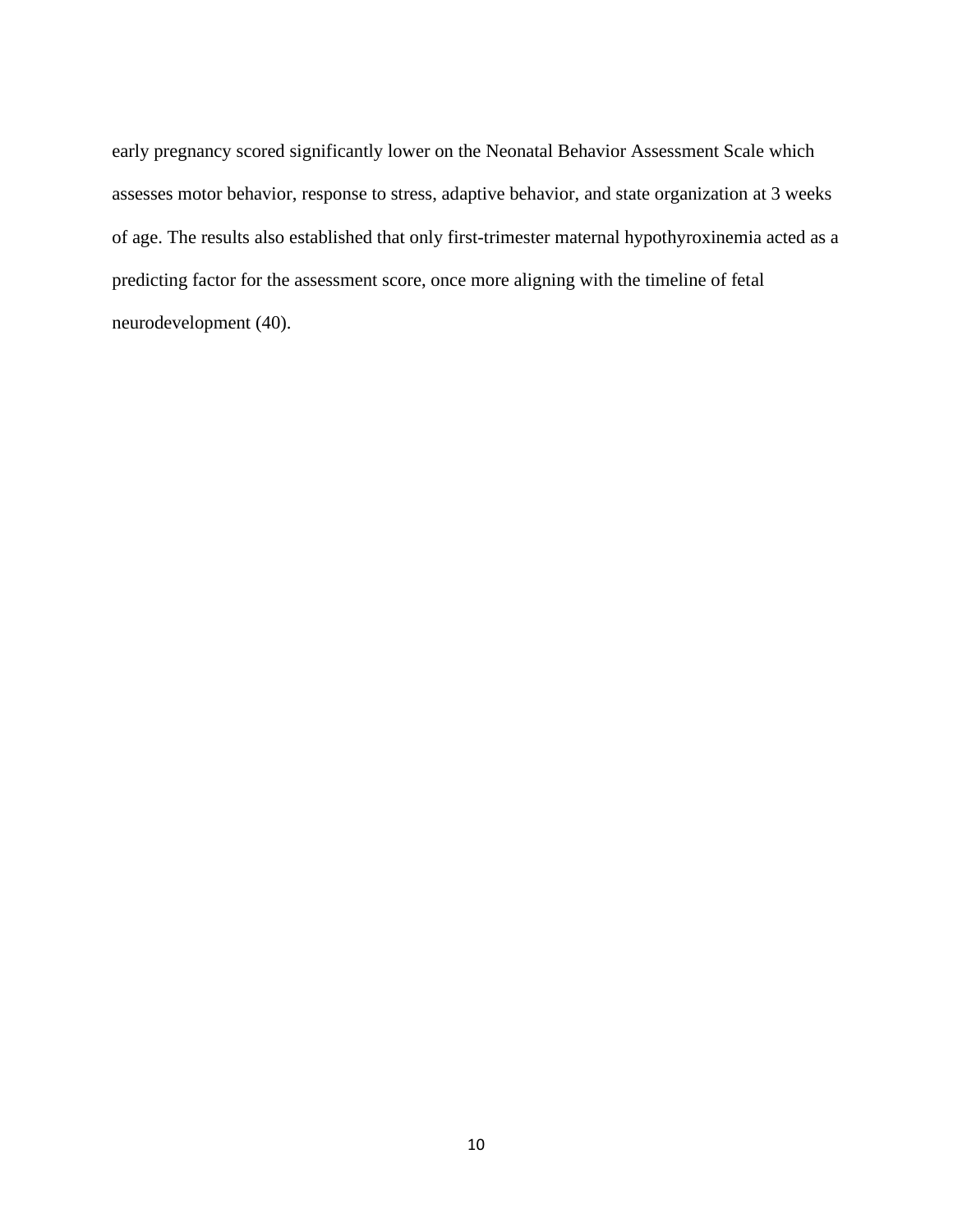### **CLINICAL INTERVENTIONS FOR MATERNAL THYROID HYPOFUNCTION AND FETAL OUTCOMES**

Considering the well-documented adverse maternal and fetal outcomes of various levels of maternal thyroid hypofunction including pre-eclampsia, spontaneous abortion, premature birth, low birth weight, neurological cretinism, and other neurological deficits (10, 11), clinical interventions for affected women planning pregnancy is encouraged.

Treatment options for hypothyroidism primarily include synthetic hormone replacement. Synthetic T4, levothyroxine (LT4), is the most common medication administered to patients with low T4 levels (41). LT4 and liothyronine (synthetic T3) combination therapies have also been developed; however, recent research confers that LT4 should remain standard of care for suboptimal thyroid hormone levels including hypothyroxinemia as clinical studies have shown inconclusive results that LT4-liothryonine combination therapies are superior to LT4 monotherapy  $(42, 43)$ .

Duntas and Jonklaas identified factors that may require adjustment of a patient's LT4 dose including weight and hormonal changes, aging, and pregnancy citing that up to 85% of pregnant women require an increase of their LT4 dose (44). The 2017 Guidelines of the American Thyroid Association for the Diagnosis and Management of Thyroid Disease During Pregnancy and the Postpartum recommends LT4 treatment for women with overt hypothyroidism and encourages consideration of LT4 treatment for women with subclinical hypothyroidism to avoid possible progression of hypothyroidism upon becoming pregnant. The guidelines emphasize monitoring of TSH levels every 4 weeks and encourage LT4 treatment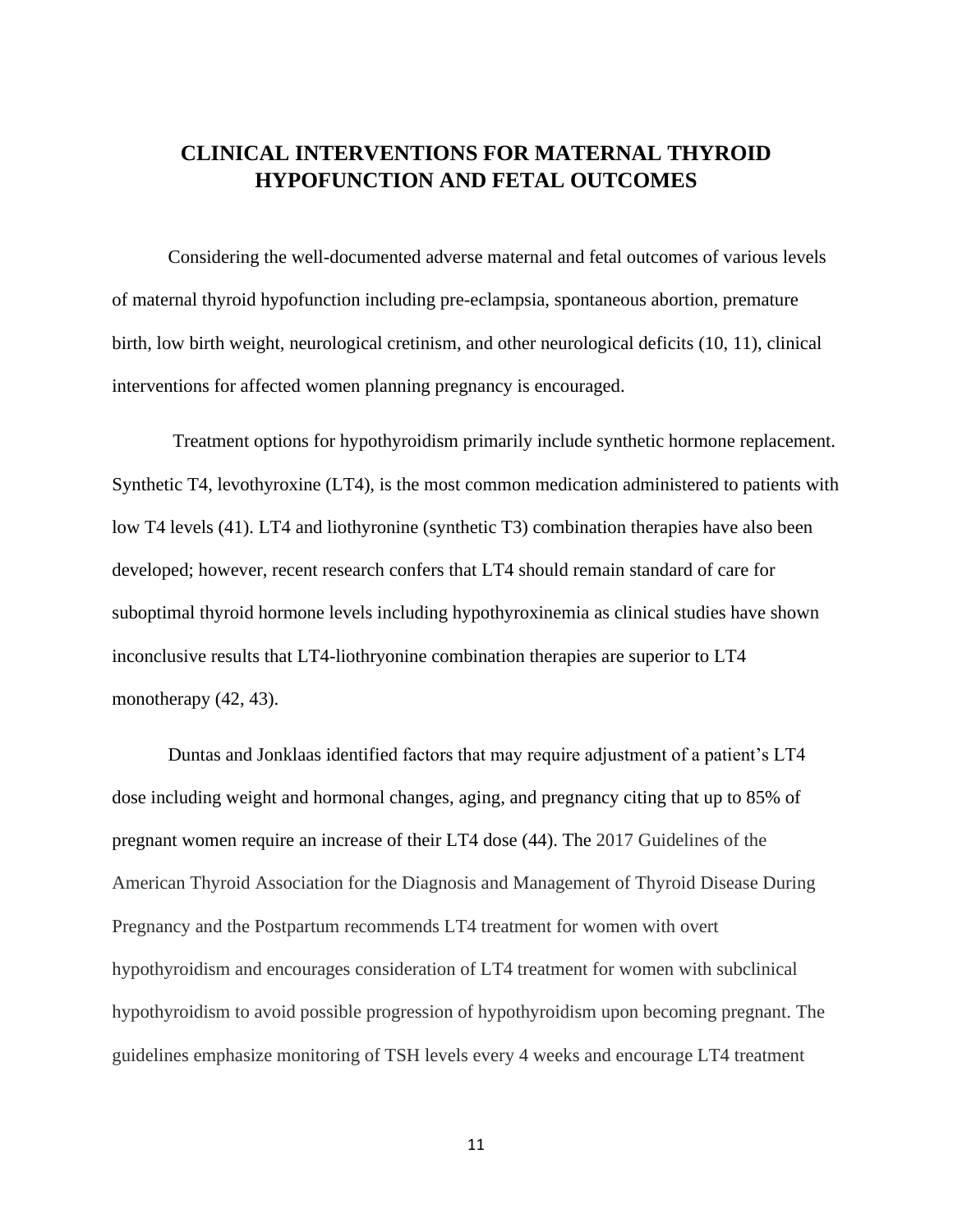when TSH is above 2.5 mU/L. It is recommended that women receiving LT4 treatment for hypothyroidism increase their dose by 20-30% upon confirmation of pregnancy (45).

### **Case Studies: Levothyroxine Treatment During Pregnancy**

Case studies analyzing maternal and fetal outcomes when the mother is treated with LT4 during pregnancy are in relative abundance. The Thyroid Hormone Early Adjustment in Pregnancy (THERAPY) trial concluded that increasing LT4 dose by two tablets upon confirmation of pregnancy successfully mirrors typical pregnancy physiology and reduces hypothyroidism in the mother in the first trimester (46).

A 2019 meta-analysis conducted supports the benefits of LT4 medication in women with subclinical hypothyroidism during pregnancy citing lower risk of miscarriage and preterm birth (47). Meta-analyses of randomized controlled trials also show evidence for higher delivery rates and lower miscarriage rates with LT4 supplementation during pregancy. These studies have also demonstrated reduced gestational diabetes and hypertension in mothers, higher birth weights, and fewer congenital malformations with LT4 intervention (48, 49).

One clinical study analyzed the effects of LT4 supplementation in pregnant women with subclinical hypothyroidism compared to pregnant women with hypothyroxinemia. The significant findings were reduced premature birth and low birth rate risks in both groups and additionally decreased gestational hypertension in the subclinical hypothyroidism group (50).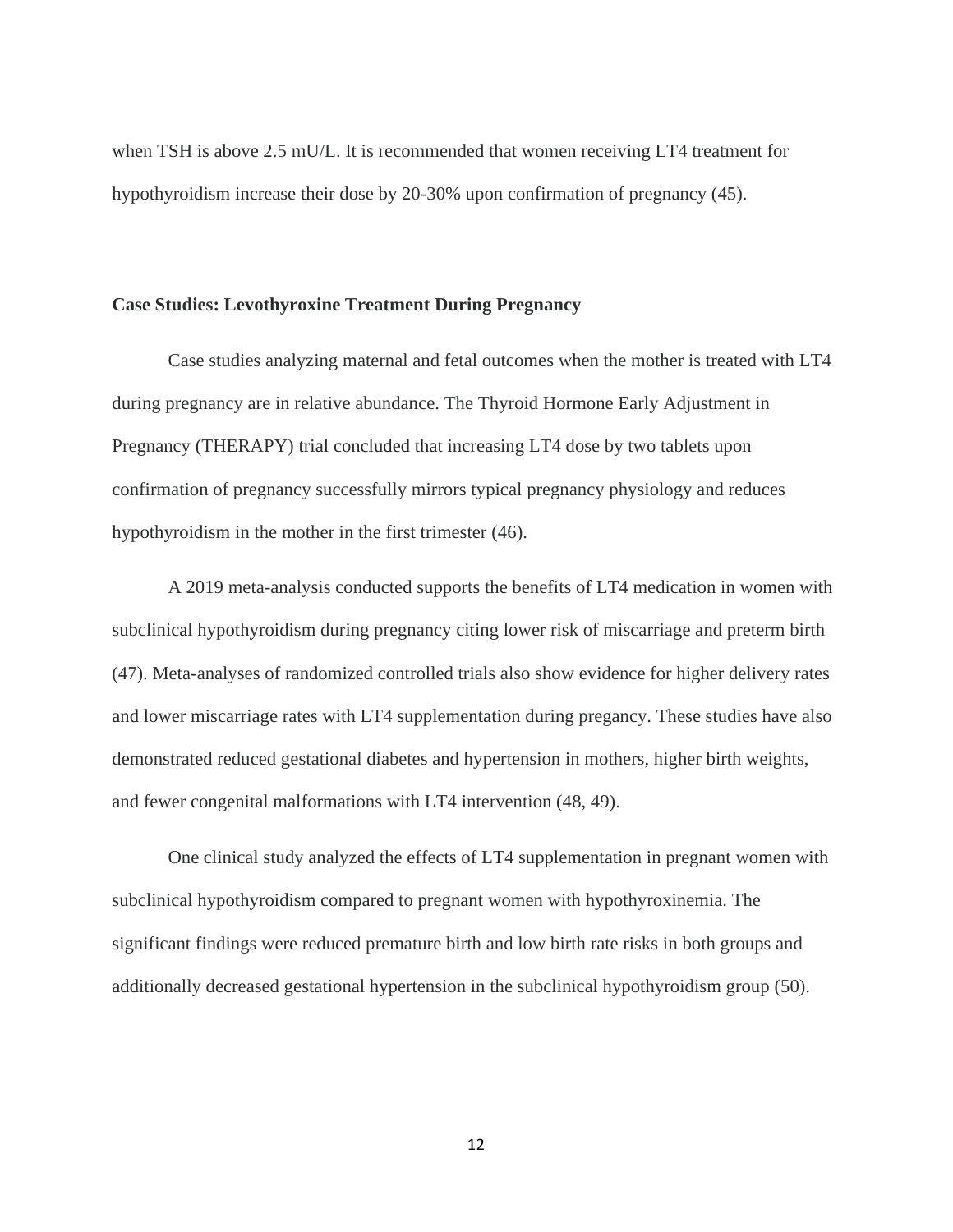Clinical research regarding LT4 intervention for maternal hypofunction during pregnancy and subsequent analysis of neurological outcomes in the fetus is few and far between. The results tend to not support the hypothesis of this research.

Casey et al., found that women treated for subclinical hypothyroidism and hypothyroxinemia at means of 16.7 and 17.8 weeks of gestation respectively did not have children with significantly better neurocognitive outcomes than untreated women (51). Another study analyzed randomized controlled trials and found lacking data for evidence of less risk for neurosensory disability in the child after the mother was treated with LT4 for thyroid hypofunction. One trial included women screened before 11 weeks gestation and the other trial included women screened before 15 weeks gestation (52). A solo randomized control trial analyzed children at 3 years of age and did not find improvement in cognitive function in children born to mothers treated for hypothyroidism at 12 weeks 3 days median gestation (53).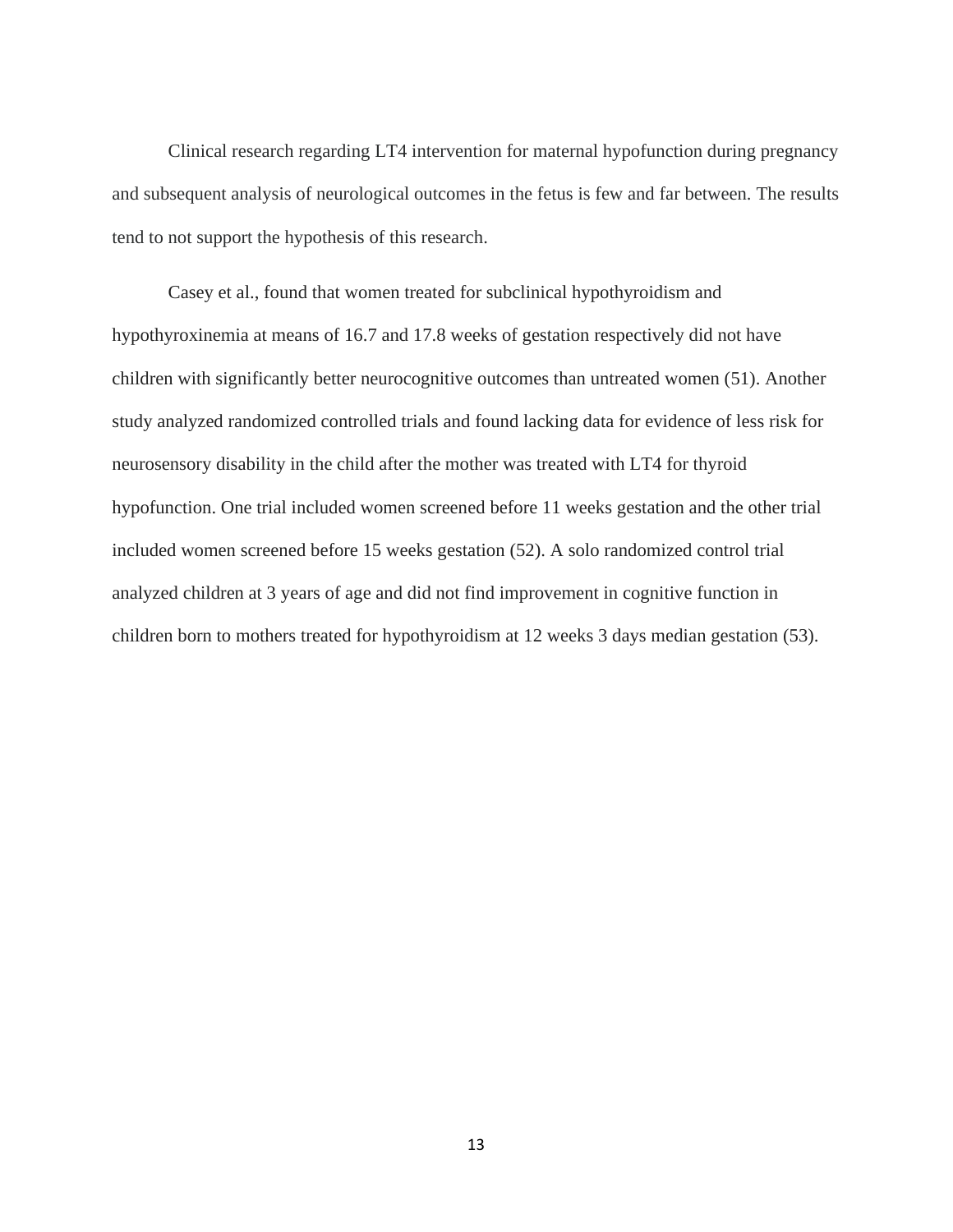### **DISCUSSION**

### **Implications**

#### Gaps in the Research

While conducting this literature review, it became apparent that a gap in the research exists in assessing the effectiveness of LT4 treatment for maternal hypofunction and subsequent neurological outcomes, ASD traits, and ASD diagnosis of offspring. A multitude of studies suggest that adverse maternal and fetal outcomes such as pre-eclampsia, gestational diabetes and hypertension, early delivery, miscarriage, low birth weight, and congenital malformations are reduced by adequate LT4 intervention (44-50). The few studies that do include assessment of neurological outcomes in children only consider IQ scores as a comparison benchmark to the control individuals (51-53). In order to better understand the possibility of reducing ASD in children with LT4 treatment for hypothyroid mothers, researchers should conduct studies including more in depth neurological follow-up including ASD diagnosis as well as evaluation of ASD traits such as social, communicative, and behavioral deficits.

#### Timing of LT4 Treatment

A crucial factor to consider when analyzing the effects of LT4 intervention on neurological outcomes is the gestational age of the embryo or fetus when the treatment begins. The mother is the only source of thyroid hormone for the fetus up to midway through the pregnancy (9). Key neurological structures and begin their development as early as week three of gestation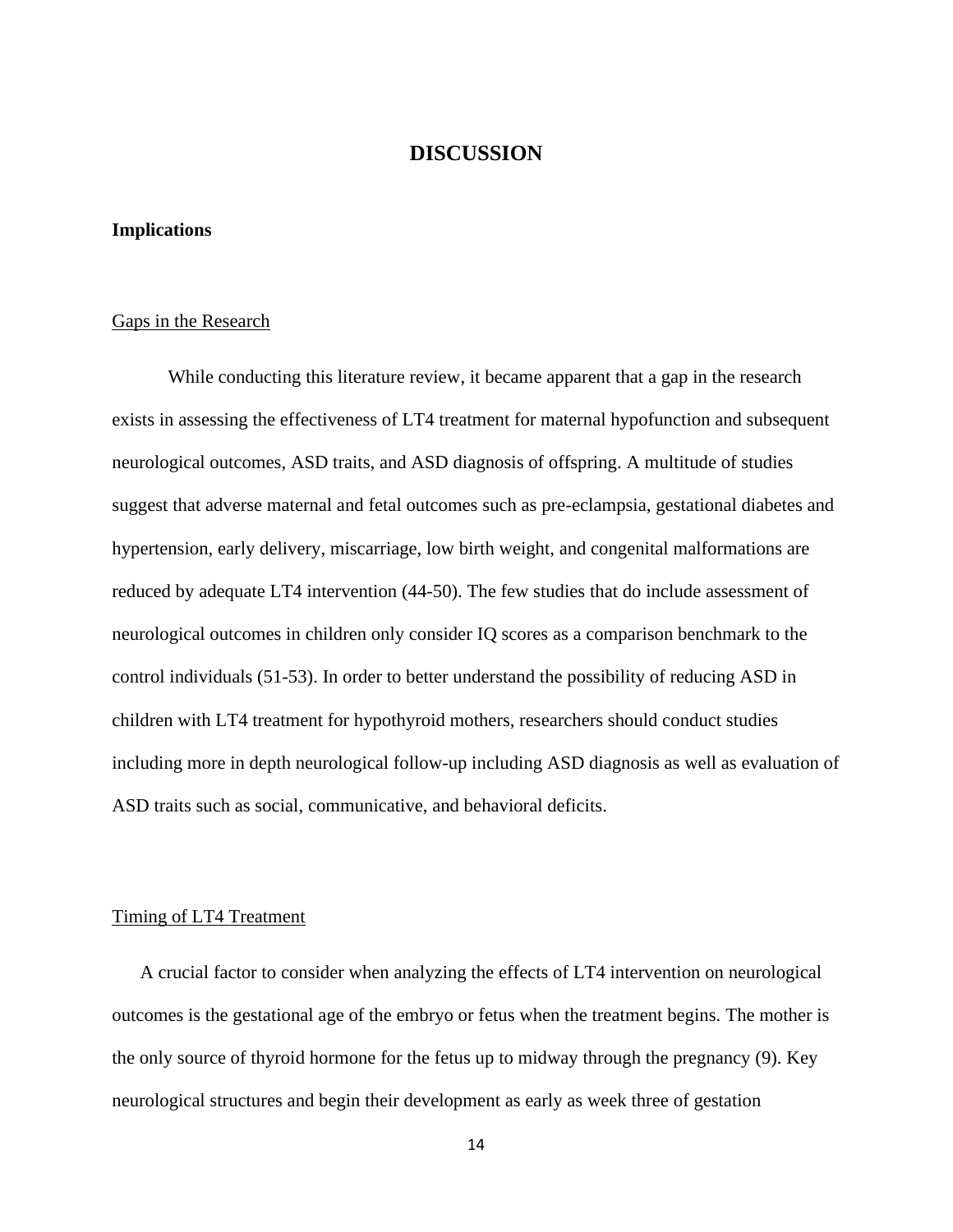including: medulla, pons, cerebellum, thalamus, hypothalamus, amygdala, neocortex, and hippocampus (50, 51). Additionally, essential brain functions synaptogenesis, myelinogenesis, and gliogenesis occur in the fetus as early as week five (54, 55).

The current clinical studies analyzing the effect of LT4 treatment during pregnancy on fetal neurodevelopmental outcomes show concerning gestational age for the start of the treatments. The studies averaged a median gestation ranging from 12-18 weeks as the starting point for implementation of thyroxine replacement (51-53). Other studies have demonstrated that the specific time of insufficient thyroid hormone during gestation corresponds to deficits in the typical development at the same point in time (13, 21). This creates questions about the efficacy of LT4 supplementation on nervous system development after the first trimester.

### **Necessity for Universal Early Thyroid Screening**

It is evident that adequate thyroid hormone levels are necessary to ensure a typical development of numerous vital organs, especially in the central nervous system. For this reason, debates on the application of universal thyroid screening has been an emerging topic in prenatal care as well as for those trying to conceive. Current protocol used by most healthcare providers only seeks to target pregnant women with overt hypothyroidism (56). An analysis of costeffectiveness of universal screening for subclinical hypothyroidism in pregnancy found that universal screening of all pregnant women is cost-effective in both financial as well as quality of life considerations (57). Taylor et al. highlight the importance to recruit women pre-conception for clinical studies to further confirm the efficacy of immediate T4 replacement as necessary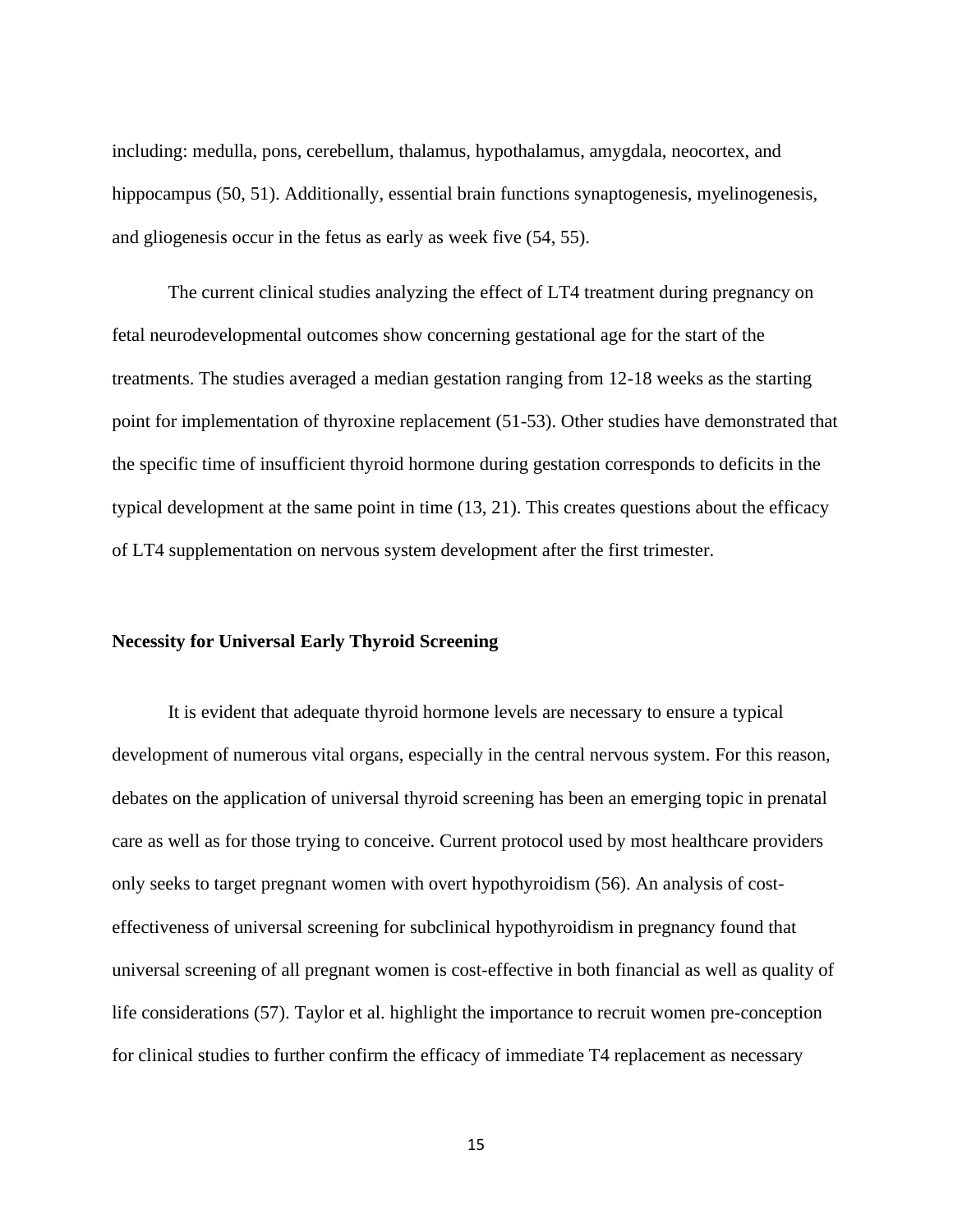(53). For this reason, many researchers and clinicians are now urging the universality of thyroid screening to prevent neurological malformations (58-60).

Universal thyroid screening could allow the execution of effective and timely treatment for overt and subclinical levels of maternal thyroid hypofunction that could show promise in ameliorating risk for adverse neurological outcomes in the fetus, especially the risk of ASD.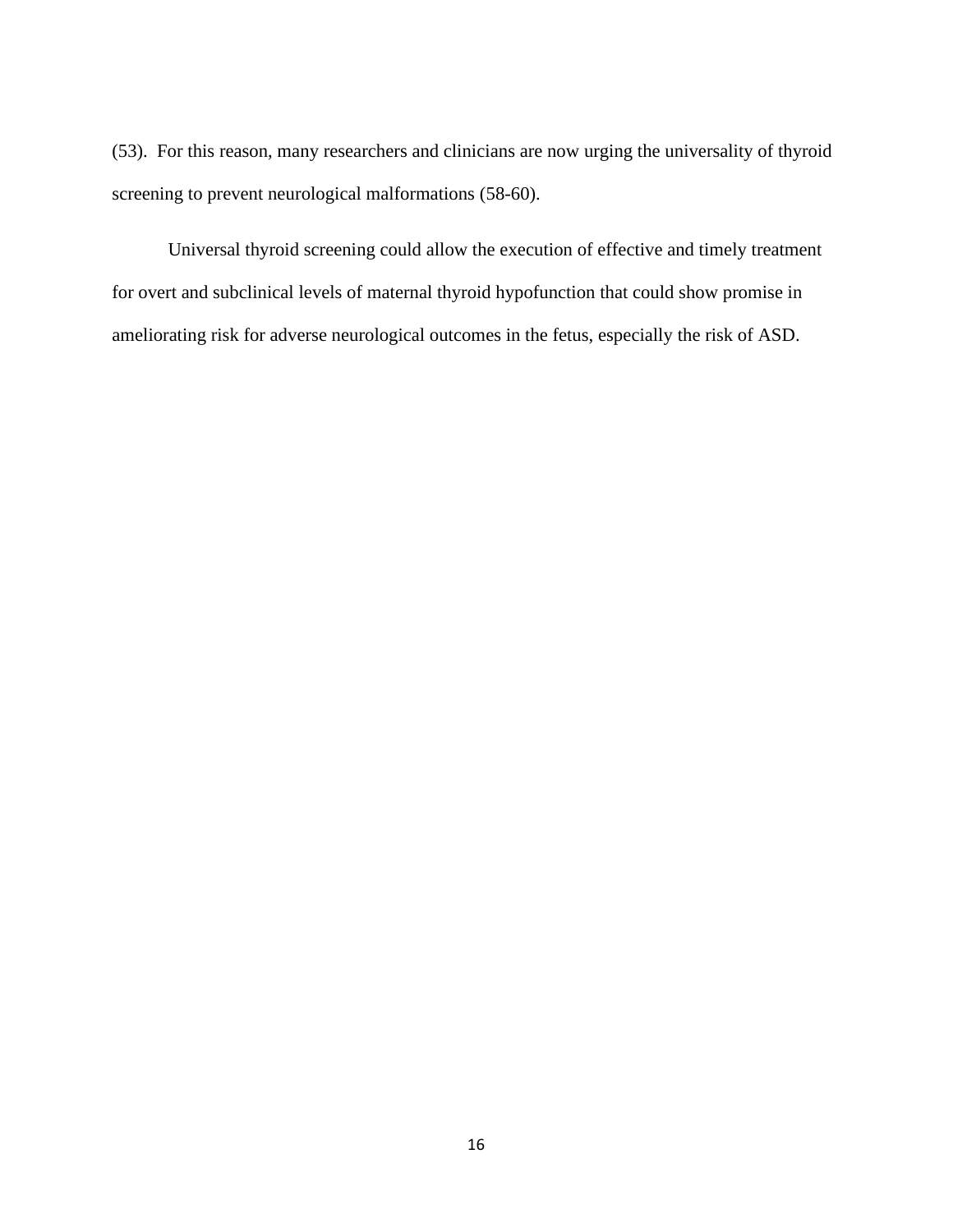### **REFERENCES**

- 1. "What Is Autism Spectrum Disorder?" *Centers for Disease Control and Prevention*, Centers for Disease Control and Prevention, 27 Aug. 2019, [www.cdc.gov/ncbddd/autism/facts.html.](http://www.cdc.gov/ncbddd/autism/facts.html)
- 2. Dover, C. J, and A. Le Couteur. "How to Diagnose Autism." *Archives of Disease in Childhood*, vol. 92, no. 6, 2007, pp. 540–545., doi:10.1136/adc.2005.086280.
- 3. *Diagnostic and Statistical Manual of Mental Disorders: DSM-5*. American Psychiatric Association, 2017.
- 4. Nickl-Jockschat, Thomas, et al. "Brain Structure Anomalies in Autism Spectrum Disorder-a Meta-Analysis of VBM Studies Using Anatomic Likelihood Estimation." *Human Brain Mapping*, vol. 33, no. 6, 2011, pp. 1470–1489., doi:10.1002/hbm.21299.
- 5. Ha, Sungji, et al. "Characteristics of Brains in Autism Spectrum Disorder: Structure, Function and Connectivity across the Lifespan." *Experimental Neurobiology*, vol. 24, no. 4, 2015, pp. 273–284., doi:10.5607/en.2015.24.4.273.
- 6. Donovan, Alex P. A., and M. Albert Basson. "The Neuroanatomy of Autism a Developmental Perspective." *Journal of Anatomy*, vol. 230, no. 1, 2016, pp. 4–15., doi:10.1111/joa.12542.
- 7. Shen, Mark D. "Brain and Behavior Development in Autism from Birth through Infancy." *Dialogues in Clinical Neuroscience*, 19 Dec. 2017, pp. 325–333.
- 8. Bernal, Juan. "Thyroid Hormones and Brain Development." *Vitamins & Hormones*, 2005, pp. 95–122., doi:10.1016/s0083-6729(05)71004-9.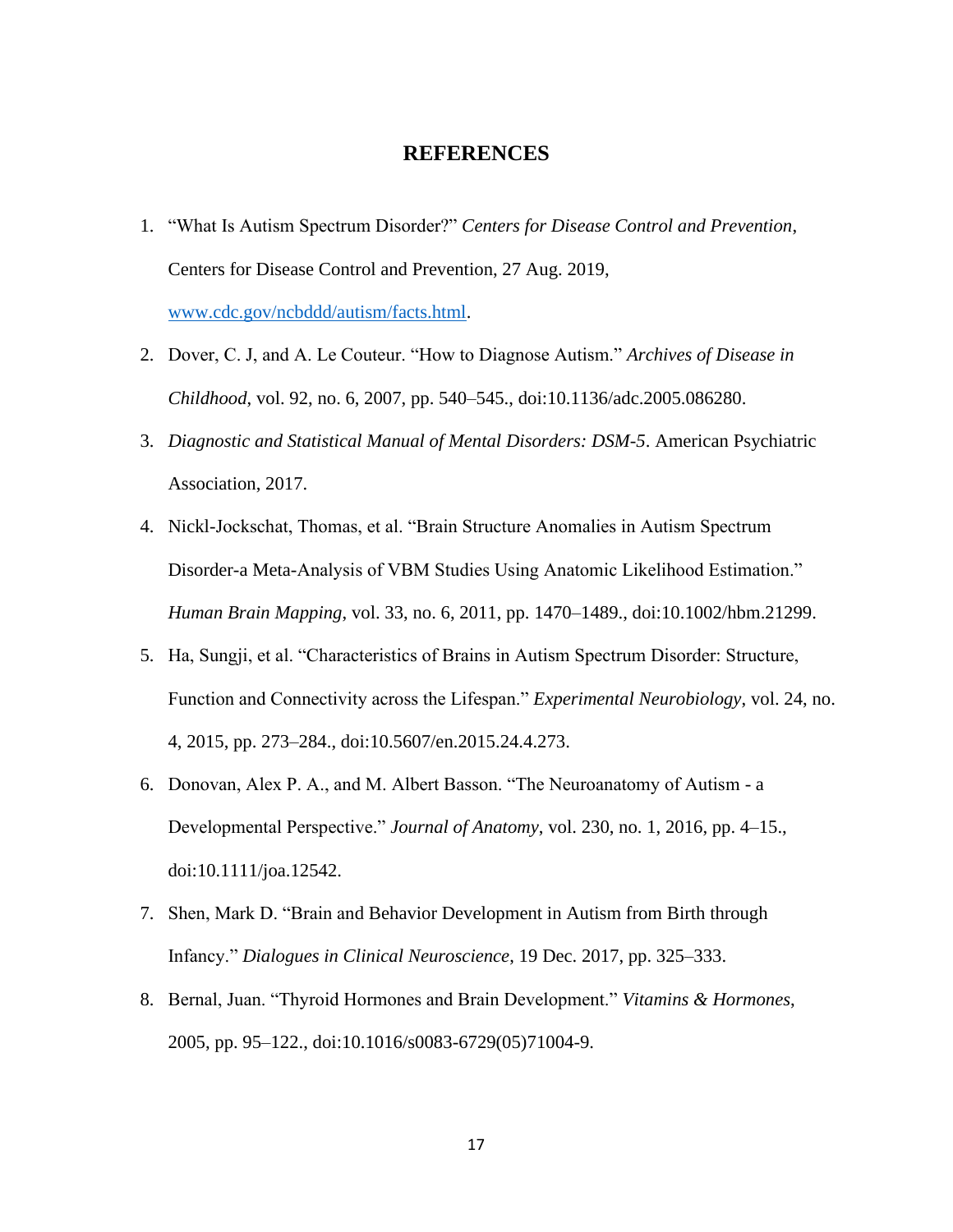- 9. Escobar, G Morreale De, et al. "Role of Thyroid Hormone during Early Brain Development." *European Journal of Endocrinology*, 2004, doi:10.1530/eje.0.151u025.
- 10. Medici, Marco, et al. "Thyroid Function in Pregnancy: What Is Normal?" *Clinical Chemistry*, vol. 61, no. 5, 2015, pp. 704–713., doi:10.1373/clinchem.2014.236646.
- 11. Krassas, G. E., et al. "Thyroid Function and Human Reproductive Health." *Endocrine Reviews*, vol. 31, no. 5, 2010, pp. 702–755., doi:10.1210/er.2009-0041.
- 12. Bernal, Juan. "Thyroid Hormone Receptors in Brain Development and Function." *Nature Clinical Practice Endocrinology & Metabolism*, vol. 3, no. 3, 2007, pp. 249–259., doi:10.1038/ncpendmet0424.
- 13. Rovet, Joanne F. "The Role of Thyroid Hormones for Brain Development and Cognitive Function." *Paediatric Thyroidology Endocrine Development*, 2014, pp. 26–43., doi:10.1159/000363153.
- 14. Bernal, Juan. "Thyroid Hormones and Brain Development." *Hormones, Brain and Behavior*, 2017, pp. 159–184., doi:10.1016/b978-0-12-803592-4.00100-0.
- 15. Portella, Aline Cristina, et al. "Thyroid Hormone Receptor β Mutation Causes Severe Impairment of Cerebellar Development." *Molecular and Cellular Neuroscience*, vol. 44, no. 1, 2010, pp. 68–77., doi:10.1016/j.mcn.2010.02.004.
- 16. Mohan, Vishwa, et al. "Maternal Thyroid Hormone Deficiency Affects the Fetal Neocorticogenesis by Reducing the Proliferating Pool, Rate of Neurogenesis and Indirect Neurogenesis." *Experimental Neurology*, vol. 237, no. 2, 2012, pp. 477–488., doi:10.1016/j.expneurol.2012.07.019.
- 17. Pathak, Amrita, et al. "Maternal Thyroid Hormone before the Onset of Fetal Thyroid Function Regulates Reelin and Downstream Signaling Cascade Affecting Neocortical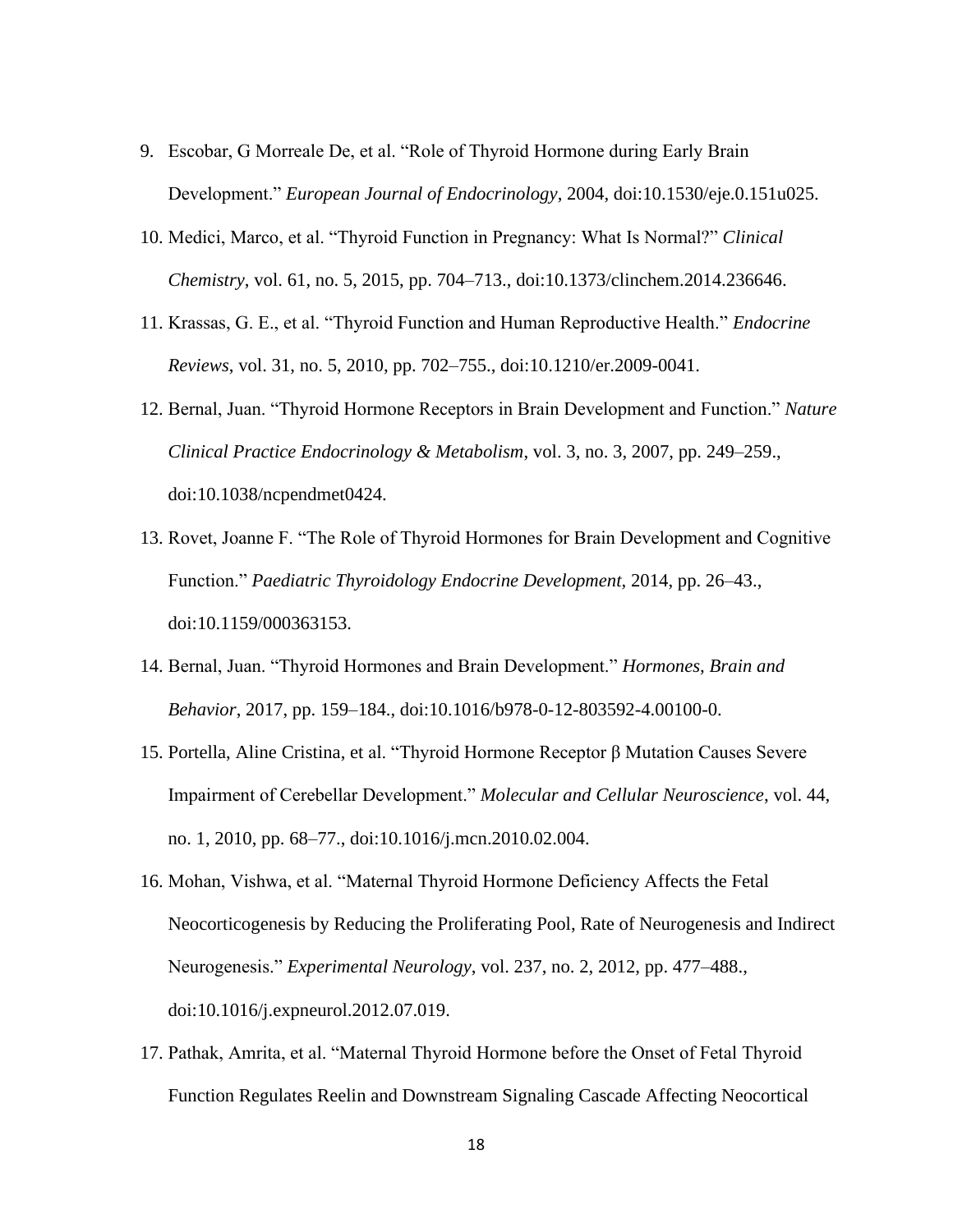Neuronal Migration." *Cerebral Cortex*, vol. 21, no. 1, 2010, pp. 11–21., doi:10.1093/cercor/bhq052.

- 18. Lischinsky, Julieta E., et al. "Preliminary Findings Show Maternal Hypothyroidism May Contribute to Abnormal Cortical Morphology in Offspring." *Frontiers in Endocrinology*, vol. 7, 2016, doi:10.3389/fendo.2016.00016.
- 19. Opazo, M. C., et al. "Maternal Hypothyroxinemia Impairs Spatial Learning and Synaptic Nature and Function in the Offspring." *Endocrinology*, vol. 149, no. 10, 2008, pp. 5097– 5106., doi:10.1210/en.2008-0560.
- 20. Willoughby, Karen A., et al. "Effects of Maternal Hypothyroidism on Offspring Hippocampus and Memory." *Thyroid*, vol. 24, no. 3, 2014, pp. 576–584., doi:10.1089/thy.2013.0215.
- 21. Chan, Shiao, and Joanne Rovet. "Thyroid Hormones In Fetal Central Nervous System Development." *Fetal and Maternal Medicine Review*, vol. 14, no. 3, 2003, pp. 177–208., doi:10.1017/s0965539503001086.
- 22. Pirahanchi, Yasaman, et al. "Physiology, Thyroid Stimulating Hormone (TSH)." *StatPearls*, June 2020.
- 23. Armstrong, Maggie, et al. "Physiology, Thyroid Function." *StatPearls*, 2020.
- 24. Pappa, T., and S. Refetoff. "Thyroid Hormone Transport Proteins: Thyroxine-Binding Globulin, Transthyretin, and Albumin ☆." *Reference Module in Neuroscience and Biobehavioral Psychology*, 2017, doi:10.1016/b978-0-12-809324-5.03494-5.
- 25. Landers, K.a., et al. "Transthyretin-Thyroid Hormone Internalization by Trophoblasts." *Placenta*, vol. 34, no. 8, 2013, pp. 716–718., doi:10.1016/j.placenta.2013.05.005.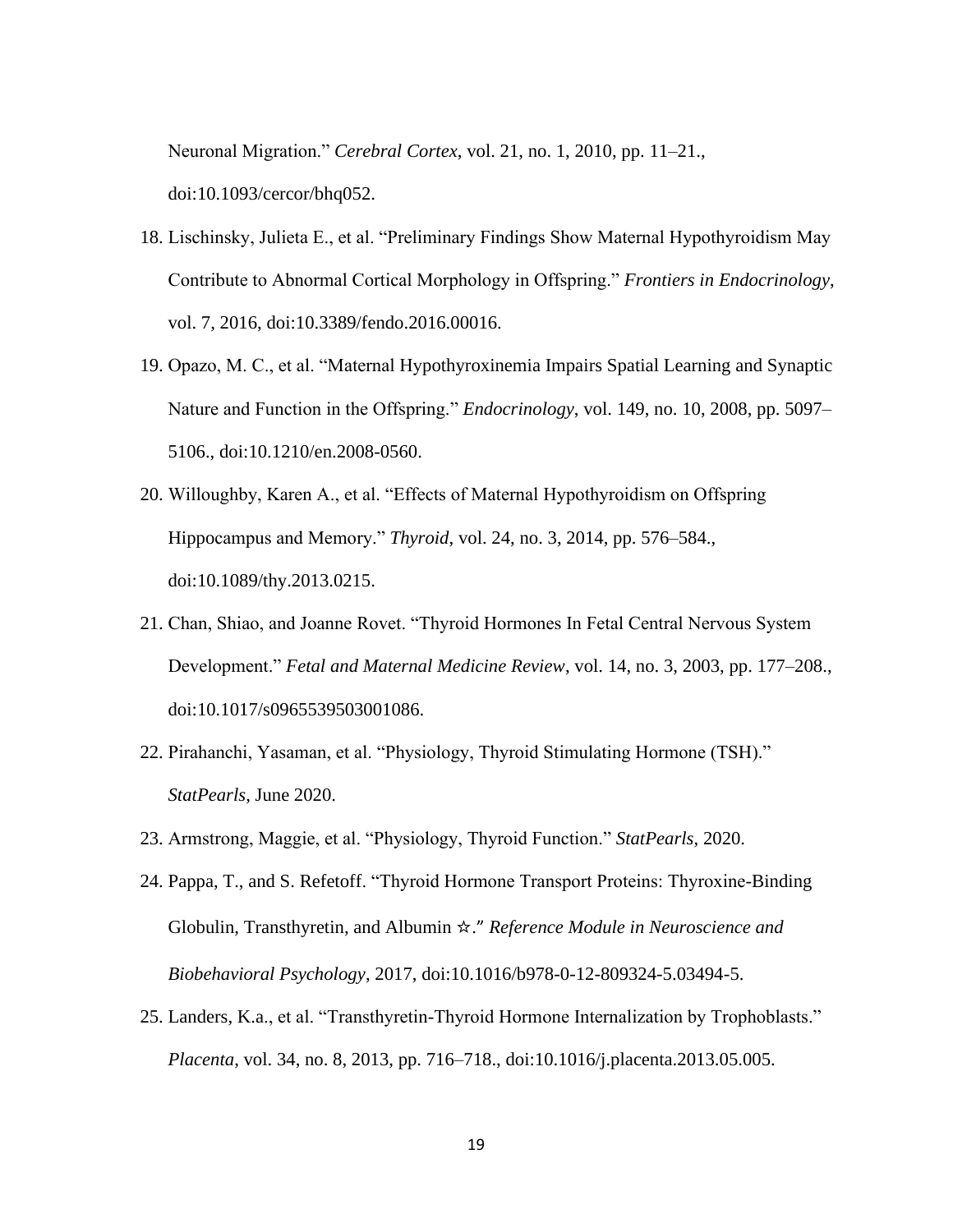- 26. James, Sally R., et al. "Placental Transport of Thyroid Hormone." *Best Practice & Research Clinical Endocrinology & Metabolism*, vol. 21, no. 2, 2007, pp. 253–264., doi:10.1016/j.beem.2007.03.001.
- 27. Mladenovic, Violeta, et al. "Thyroid Function during Pregnancy." *Endocrine Abstracts*, 2014, doi:10.1530/endoabs.35.p997.
- 28. Negro, Robert. "Thyroid Disease in Pregnancy." *Best Practice & Research Clinical Endocrinology & Metabolism*, vol. 25, no. 6, Dec. 2011, pp. 927–943., doi:https://doi.org/10.1016/j.beem.2011.07.010.
- 29. Vaidya, Bijay, et al. "Detection of Thyroid Dysfunction in Early Pregnancy: Universal Screening or Targeted High-Risk Case Finding?" *The Journal of Clinical Endocrinology & Metabolism*, vol. 92, no. 1, 2007, pp. 203–207., doi:10.1210/jc.2006-1748.
- 30. Haddow, James E. "Subclinical Hypothyroidism and Pregnancy Outcomes." *Obstetrics & Gynecology*, vol. 106, no. 1, 2005, p. 198., doi:10.1097/01.aog.0000169596.53498.7a.
- 31. Negro, Roberto, et al. "Hypothyroxinemia and Pregnancy." *Endocrine Practice*, vol. 17, no. 3, 2011, pp. 422–429., doi:10.4158/ep10309.ra.
- 32. Levie, Deborah, et al. "Thyroid Function in Early Pregnancy, Child IQ, and Autistic Traits: A Meta-Analysis of Individual Participant Data." *The Journal of Clinical Endocrinology & Metabolism*, vol. 103, no. 8, 2018, pp. 2967–2979., doi:10.1210/jc.2018-00224.
- 33. Andersen, Stine Linding, et al. "Maternal Thyroid Function in Early Pregnancy and Child Neurodevelopmental Disorders: A Danish Nationwide Case-Cohort Study." *Thyroid*, vol. 28, no. 4, 2018, pp. 537–546., doi:10.1089/thy.2017.0425.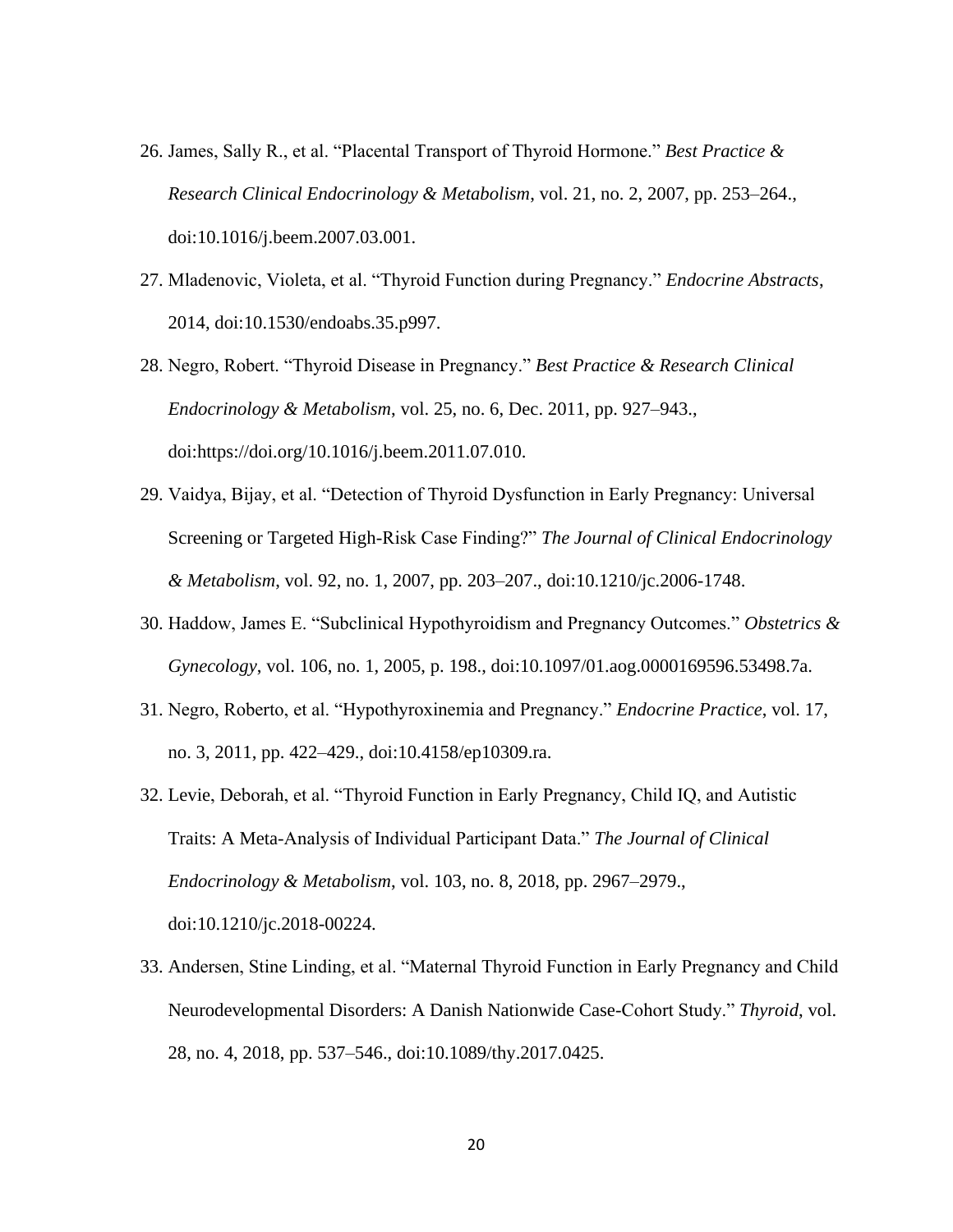- 34. Andersen, Stine Linding, et al. "Maternal Thyroid Function in Early Pregnancy and Neuropsychological Performance of the Child at 5 Years of Age." *The Journal of Clinical Endocrinology & Metabolism*, vol. 103, no. 2, 2017, pp. 660–670., doi:10.1210/jc.2017-02171.
- 35. Getahun, Darios, et al. "Association between Maternal Hypothyroidism and Autism Spectrum Disorders in Children." *Pediatric Research*, vol. 83, no. 3, 2018, pp. 580–588., doi:10.1038/pr.2017.308.
- 36. Fetene, Dagnachew Muluye, et al. "MECHANISMS IN ENDOCRINOLOGY: Maternal Thyroid Dysfunction during Pregnancy and Behavioural and Psychiatric Disorders of Children: a Systematic Review." *European Journal of Endocrinology*, vol. 177, no. 5, 2017, doi:10.1530/eje-16-0860.
- 37. Chang, Kathleen, and Jae Il Shin. "Association of Gestational Maternal Hypothyroxinemia and Increased Autism Risk." *Annals of Neurology*, vol. 75, no. 6, 2014, pp. 971–971., doi:10.1002/ana.24143.
- 38. Thompson, William, et al. "Maternal Thyroid Hormone Insufficiency during Pregnancy and Risk of Neurodevelopmental Disorders in Offspring: A Systematic Review and Meta-Analysis." *Clinical Endocrinology*, vol. 88, no. 4, 2018, pp. 575–584., doi:10.1111/cen.13550.
- 39. Pop, Victor J., et al. "Maternal Hypothyroxinaemia during Early Pregnancy and Subsequent Child Development: a 3-Year Follow-up Study." *Clinical Endocrinology*, vol. 59, no. 3, 2003, pp. 282–288., doi:10.1046/j.1365-2265.2003.01822.x.
- 40. Kooistra, L. "Neonatal Effects of Maternal Hypothyroxinemia During Early Pregnancy." *Pediatrics*, vol. 117, no. 1, 2006, pp. 161–167., doi:10.1542/peds.2005-0227.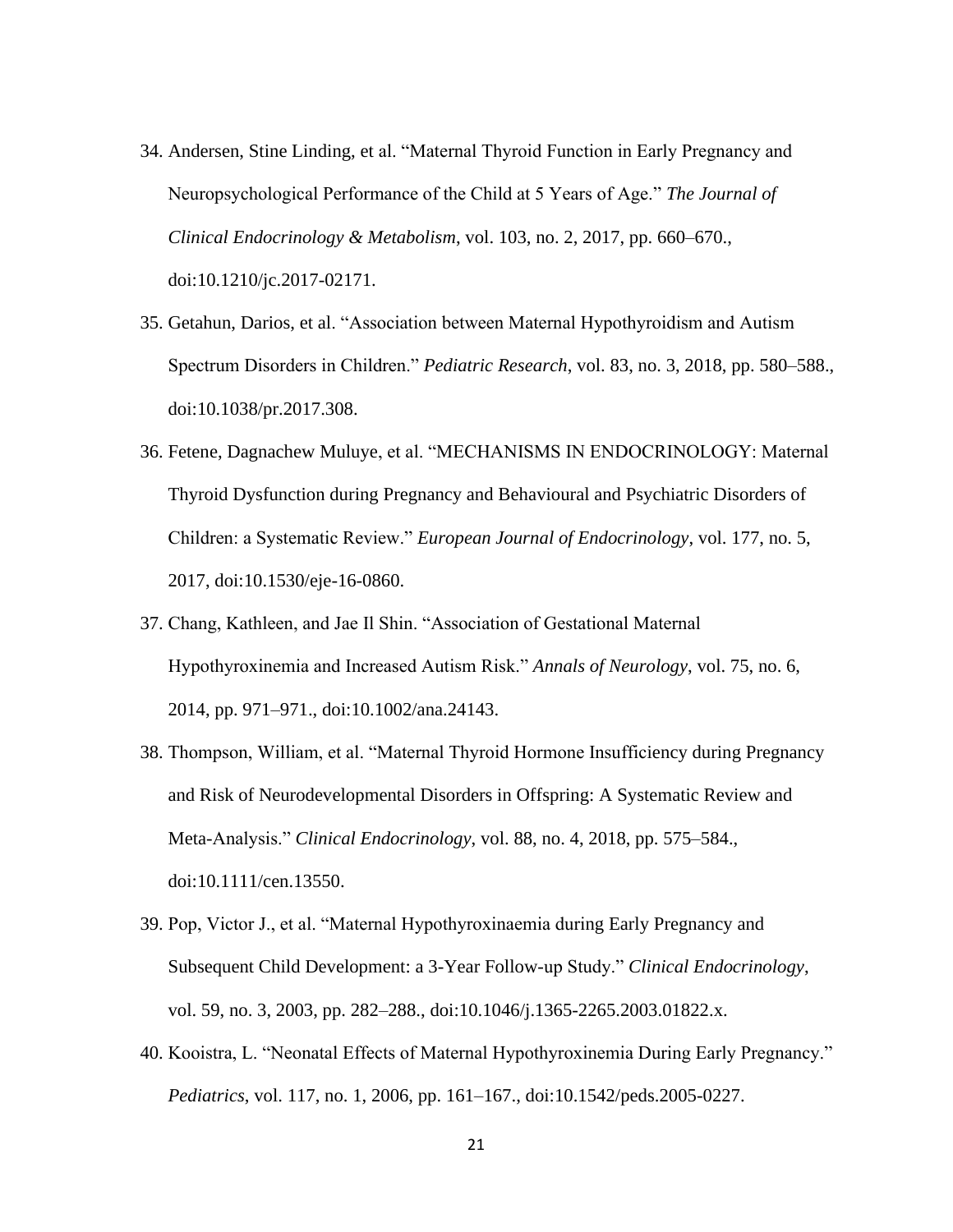- 41. Hennessey, James V. "The Emergence of Levothyroxine as a Treatment for Hypothyroidism." *Endocrine*, vol. 55, no. 1, 2016, pp. 6–18., doi:10.1007/s12020-016- 1199-8.
- 42. Jonklaas, Jacqueline, et al. "Guidelines for the Treatment of Hypothyroidism: Prepared by the American Thyroid Association Task Force on Thyroid Hormone Replacement." *Thyroid*, vol. 24, no. 12, 2014, pp. 1670–1751., doi:10.1089/thy.2014.0028.
- 43. Clyde, Patrick W., et al. "Combined Levothyroxine Plus Liothyronine Compared With Levothyroxine Alone in Primary Hypothyroidism." *Jama*, vol. 290, no. 22, 2003, p. 2952., doi:10.1001/jama.290.22.2952.
- 44. Duntas, Leonidas H., and Jacqueline Jonklaas. "Levothyroxine Dose Adjustment to Optimise Therapy Throughout a Patient's Lifetime." *Advances in Therapy*, vol. 36, no. S2, 2019, pp. 30–46., doi:10.1007/s12325-019-01078-2.
- 45. Alexander, Erik K., et al. "2017 Guidelines of the American Thyroid Association for the Diagnosis and Management of Thyroid Disease During Pregnancy and the Postpartum." *Thyroid*, vol. 27, no. 3, 2017, pp. 315–389., doi:10.1089/thy.2016.0457.
- 46. Yassa, Leila, et al. "Thyroid Hormone Early Adjustment in Pregnancy (The THERAPY) Trial." *Obstetrical & Gynecological Survey*, vol. 65, no. 11, 2010, pp. 687–688., doi:10.1097/ogx.0b013e3182022046.
- 47. Rao, Meng, et al. "Effect of Levothyroxine Supplementation on Pregnancy Loss and Preterm Birth in Women with Subclinical Hypothyroidism and Thyroid Autoimmunity: a Systematic Review and Meta-Analysis." *Human Reproduction Update*, vol. 25, no. 3, 2019, pp. 344–361., doi:10.1093/humupd/dmz003.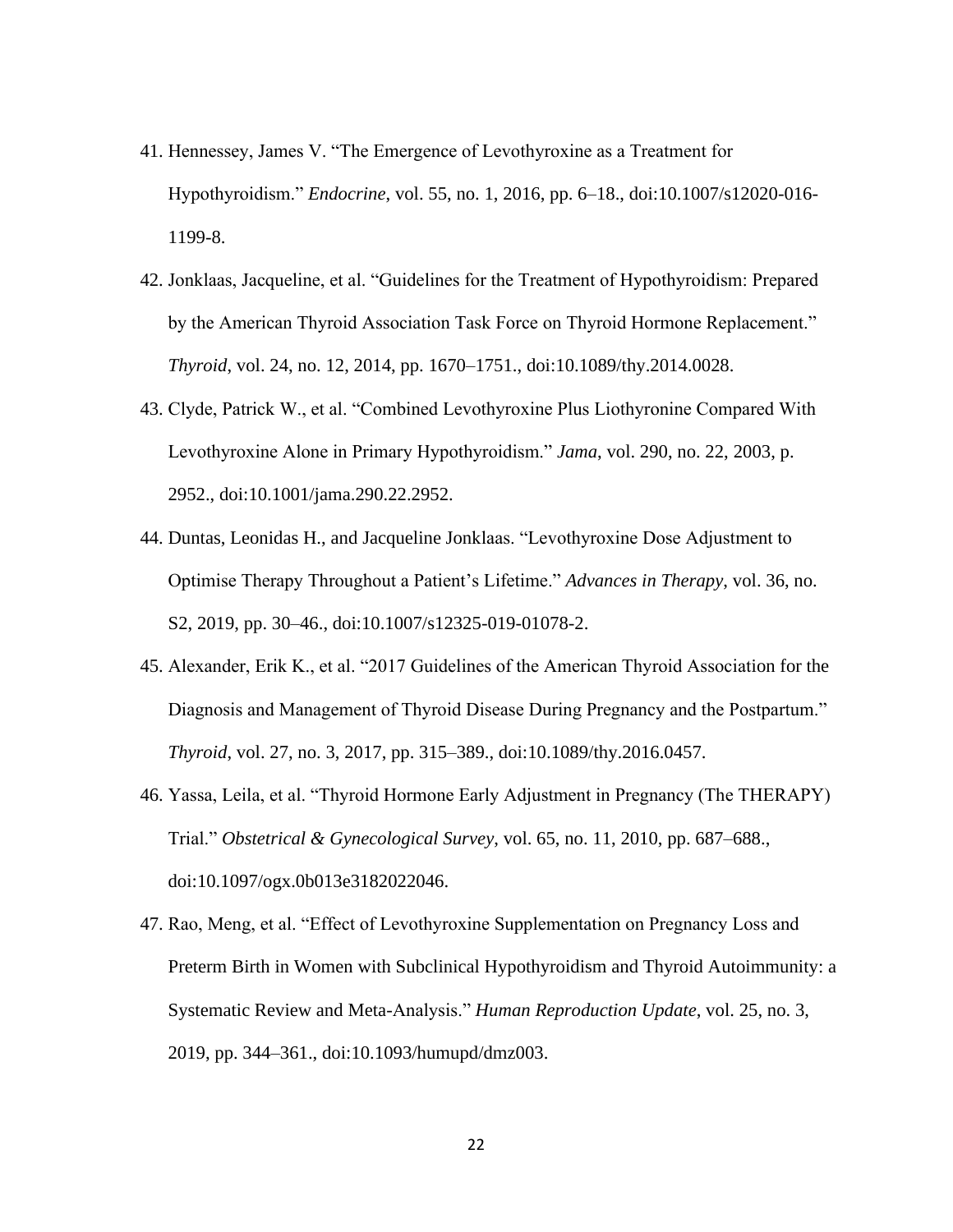- 48. Li, Jia, et al. "Effects of Levothyroxine on Pregnancy Outcomes in Women With Thyroid Dysfunction: A Meta-Analysis of Randomized Controlled Trials." *Alternative Therapies in Health and Medicine*, vol. 23, no. 2, Mar. 2017, pp. 48–58.
- 49. Velkeniers, B., et al. "Levothyroxine Treatment and Pregnancy Outcome in Women with Subclinical Hypothyroidism Undergoing Assisted Reproduction Technologies: Systematic Review and Meta-Analysis of RCTs." *Human Reproduction Update*, vol. 19, no. 3, 2013, pp. 251–258., doi:10.1093/humupd/dms052.
- 50. Zhou, Min, et al. "Effects of Thyroid Diseases on Pregnancy Outcomes." *Experimental and Therapeutic Medicine*, 2019, doi:10.3892/etm.2019.7739.
- 51. Casey, B M, et al. "Subclinical Hypothyroidism or Hypothyroxinemia in Pregnancy." *New England Journal of Medicine*, vol. 377, no. 7, 2017, pp. 700–701., doi:10.1056/nejmc1707415.
- 52. Spencer, Laura, et al. "Screening and Subsequent Management for Thyroid Dysfunction Pre-Pregnancy and during Pregnancy for Improving Maternal and Infant Health." *Cochrane Database of Systematic Reviews*, 2015, doi:10.1002/14651858.cd011263.pub2.
- 53. Lazarus, John H, et al. "Antenatal Thyroid Screening and Childhood Cognitive Function." *New England Journal of Medicine*, vol. 366, no. 17, 2012, pp. 1640–1641., doi:10.1056/nejmc1202720.
- 54. Howdeshell, Kembra L. "A Model of the Development of the Brain as a Construct of the Thyroid System." *Environmental Health Perspectives*, vol. 110, no. suppl 3, 2002, pp. 337–348., doi:10.1289/ehp.02110s3337.